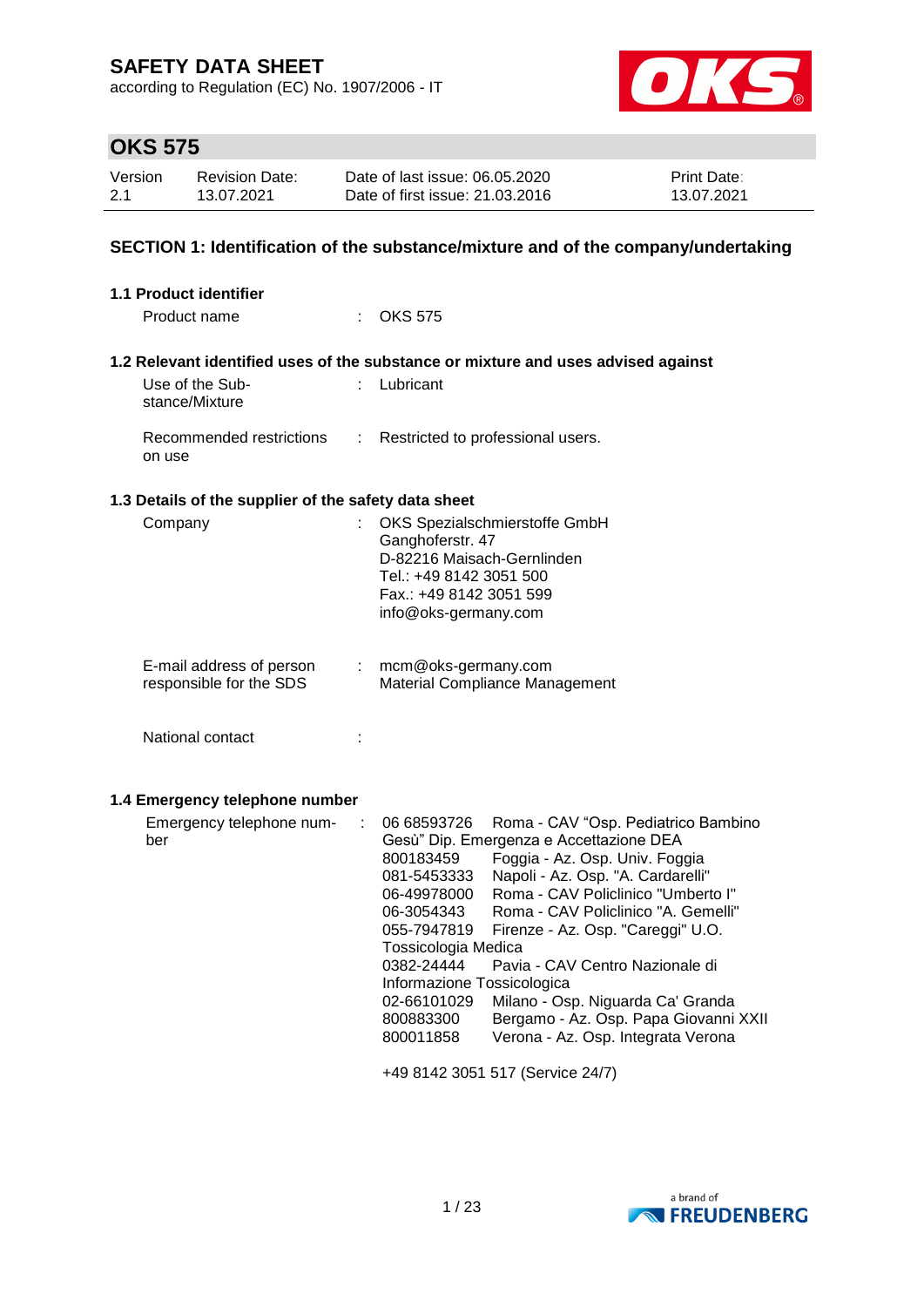according to Regulation (EC) No. 1907/2006 - IT



# **OKS 575**

| Version | <b>Revision Date:</b> | Date of last issue: 06.05.2020  | <b>Print Date:</b> |
|---------|-----------------------|---------------------------------|--------------------|
| -2.1    | 13.07.2021            | Date of first issue: 21.03.2016 | 13.07.2021         |

### **SECTION 2: Hazards identification**

#### **2.1 Classification of the substance or mixture**

### **Classification (REGULATION (EC) No 1272/2008)**

Skin sensitisation, Category 1 H317: May cause an allergic skin reaction.

### **2.2 Label elements**

| Labelling (REGULATION (EC) No 1272/2008)<br>Hazard pictograms |  |                                      |                                                                                                       |
|---------------------------------------------------------------|--|--------------------------------------|-------------------------------------------------------------------------------------------------------|
|                                                               |  |                                      |                                                                                                       |
| Signal word                                                   |  | Warning                              |                                                                                                       |
| Hazard statements                                             |  | H317                                 | May cause an allergic skin reaction.                                                                  |
| Precautionary statements<br>$\blacksquare$                    |  | <b>Prevention:</b>                   |                                                                                                       |
|                                                               |  | P <sub>261</sub><br>P <sub>272</sub> | Avoid breathing vapours.<br>Contaminated work clothing should not be<br>allowed out of the workplace. |
|                                                               |  | P <sub>280</sub>                     | Wear protective gloves.                                                                               |
|                                                               |  | Response:                            |                                                                                                       |
|                                                               |  | $P302 + P352$                        | IF ON SKIN: Wash with plenty of water.                                                                |
|                                                               |  | $P333 + P313$                        | If skin irritation or rash occurs: Get medical<br>advice/ attention.                                  |
|                                                               |  | $P362 + P364$                        | Take off contaminated clothing and wash it<br>before reuse.                                           |

Hazardous components which must be listed on the label: 2-methylisothiazol-3(2H)-one

reaction mass of 5-chloro-2-methyl-2H-isothiazol-3-one and 2-methyl-2H-isothiazol-3-one (3:1)

### **2.3 Other hazards**

This substance/mixture contains no components considered to be either persistent, bioaccumulative and toxic (PBT), or very persistent and very bioaccumulative (vPvB) at levels of 0.1% or higher.

### **SECTION 3: Composition/information on ingredients**

#### **3.2 Mixtures**

Chemical nature : Aqueous solution **PTFE** 

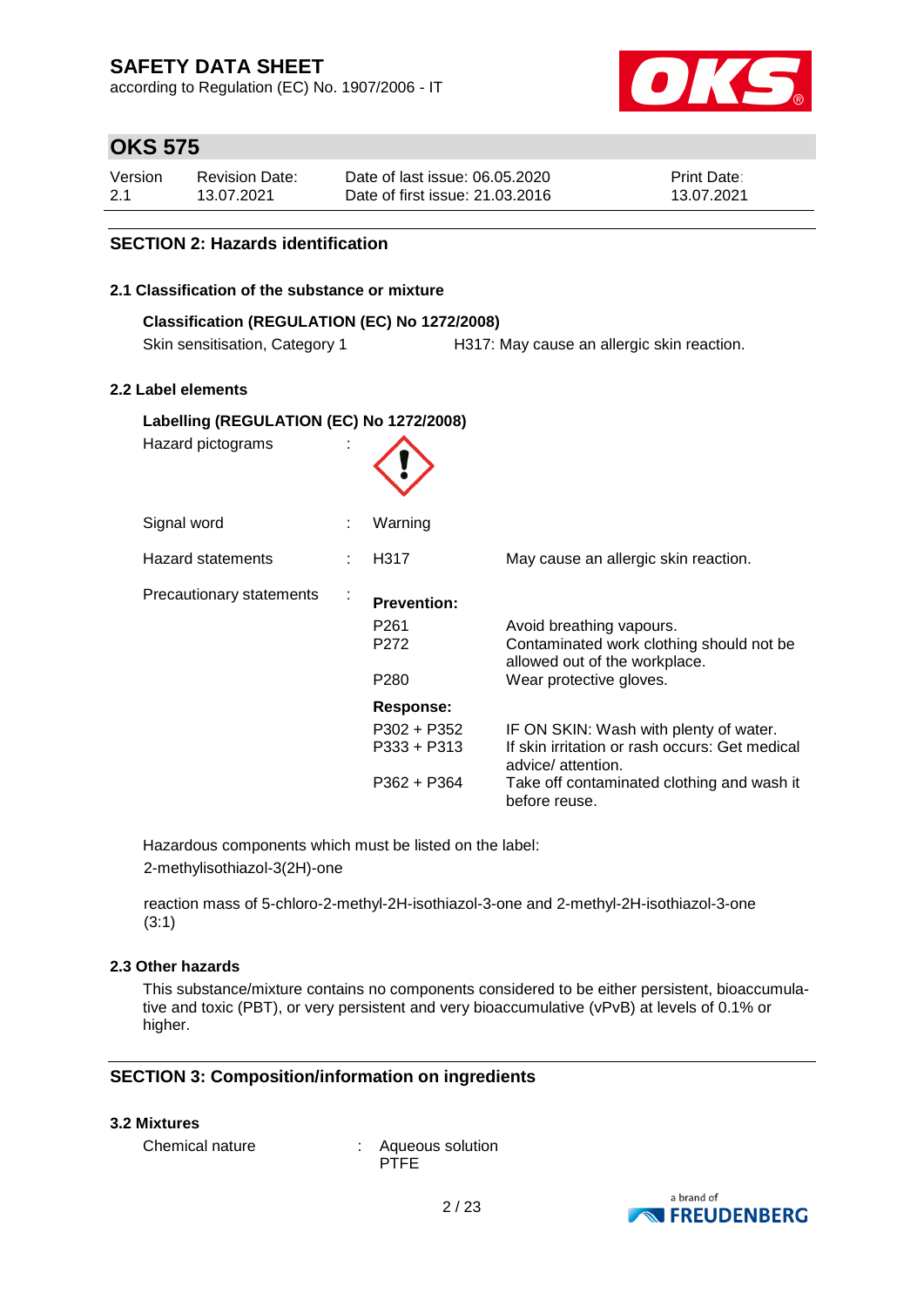according to Regulation (EC) No. 1907/2006 - IT



# **OKS 575**

| Version | <b>Revision Date:</b> | Date of last issue: 06.05.2020  | <b>Print Date:</b> |
|---------|-----------------------|---------------------------------|--------------------|
| 2.1     | 13.07.2021            | Date of first issue: 21,03,2016 | 13.07.2021         |

UV indicator

### **Components**

| Chemical name          | CAS-No.                                 | Classification                         | Concentration                 | Concentration   |
|------------------------|-----------------------------------------|----------------------------------------|-------------------------------|-----------------|
|                        | EC-No.                                  |                                        | limits                        | (% w/w)         |
|                        |                                         |                                        | M-Factor                      |                 |
|                        | Index-No.<br><b>Registration number</b> |                                        | <b>Notes</b>                  |                 |
| bronopol (INN)         | $52 - 51 - 7$                           | Acute Tox.4; H302                      |                               | $>= 0,0025 - 1$ |
|                        | 200-143-0                               | Acute Tox.4; H312                      | M-Factor: 10/1                | 0,025           |
|                        |                                         | Skin Irrit.2; H315                     |                               |                 |
|                        | 603-085-00-8                            | Eye Dam.1; H318                        |                               |                 |
|                        |                                         | <b>STOT SE3; H335</b>                  |                               |                 |
|                        |                                         | Aquatic Acute1;                        |                               |                 |
|                        |                                         | H400                                   |                               |                 |
|                        |                                         | Aquatic Chronic1;                      |                               |                 |
| dodecylguanidine       | 13590-97-1                              | H410<br>Acute Tox.4; H302              |                               | $>= 0,0025 - 1$ |
| monohydrochloride      | 237-030-0                               | Acute Tox.2; H330                      | M-Factor: 10/                 | 0,025           |
|                        |                                         | Skin Corr.1B;                          |                               |                 |
|                        |                                         | H314                                   |                               |                 |
|                        |                                         | Eye Dam.1; H318                        |                               |                 |
|                        |                                         | Aquatic Acute1;                        |                               |                 |
|                        |                                         | H400                                   |                               |                 |
| 2-methylisothiazol-    | 2682-20-4<br>220-239-6                  | Acute Tox.3; H301<br>Acute Tox.2; H330 | $= 0,0015 %$<br>Skin Sens.1A, | $>= 0,0025 - 1$ |
| $3(2H)$ -one           |                                         | Acute Tox.3; H311                      | H317                          | 0,025           |
|                        | 613-326-00-9                            | Skin Corr.1B;                          |                               |                 |
|                        |                                         | H314                                   |                               |                 |
|                        |                                         | Eye Dam.1; H318                        |                               |                 |
|                        |                                         | Skin Sens.1A;                          | M-Factor: 10/1                |                 |
|                        |                                         | H317                                   |                               |                 |
|                        |                                         | STOT SE3; H335                         |                               |                 |
|                        |                                         | Aquatic Acute1;<br>H400                |                               |                 |
|                        |                                         | Aquatic Chronic1;                      |                               |                 |
|                        |                                         | H410                                   |                               |                 |
| reaction mass of 5-    | 55965-84-9                              | Acute Tox.3; H301                      | $>= 0.6 %$                    | $= 0,0002$      |
| chloro-2-methyl-2H-    | 911-418-6                               | Acute Tox.2; H330                      | Skin Corr.1C,                 |                 |
| isothiazol-3-one and   |                                         | Acute Tox.2; H310                      | H314                          |                 |
| 2-methyl-2H-           | 613-167-00-5<br>01-2120764691-48-       | Skin Corr.1C;<br>H314                  | $0,06 - 0,6%$                 |                 |
| isothiazol-3-one (3:1) | <b>XXXX</b>                             | Eye Dam.1; H318                        | Skin Irrit.2,                 |                 |
|                        |                                         | Skin Sens.1A;                          | H315                          |                 |
|                        |                                         | H317                                   | $0,06 - 0,6%$                 |                 |
|                        |                                         | Aquatic Acute1;                        | Eye Irrit.2, H319             |                 |
|                        |                                         | H400<br>Aquatic Chronic1;              | $= 0,0015 %$                  |                 |
|                        |                                         | H410                                   | Skin Sens.1A,                 |                 |
|                        |                                         |                                        | H317                          |                 |
|                        |                                         |                                        | $>= 0.6 %$                    |                 |
|                        |                                         |                                        | Eye Dam.1,                    |                 |

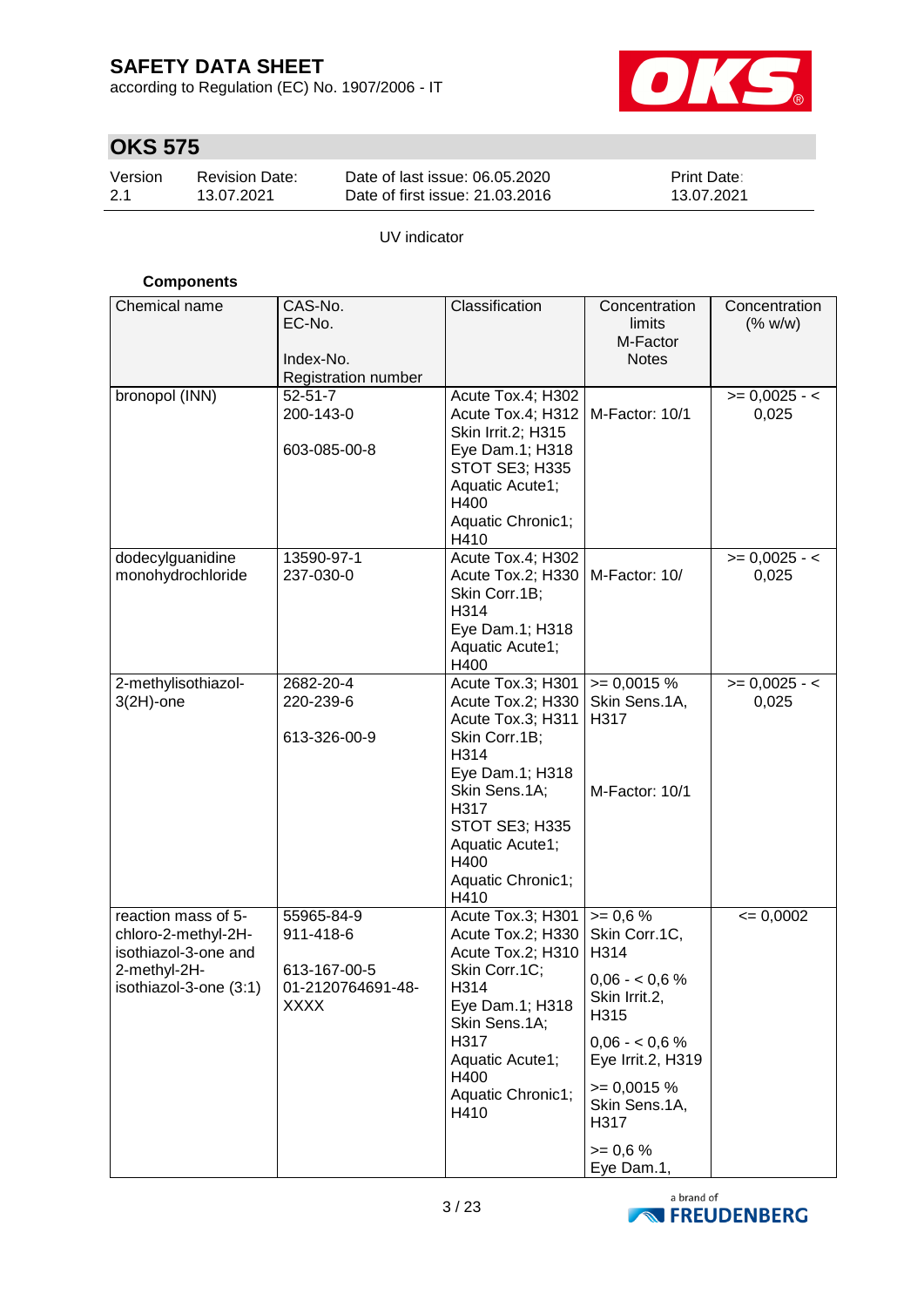according to Regulation (EC) No. 1907/2006 - IT



# **OKS 575**

| Version<br>2.1 | <b>Revision Date:</b><br>13.07.2021 | Date of last issue: 06.05.2020<br>Date of first issue: 21.03.2016 | Print Date:<br>13.07.2021 |  |
|----------------|-------------------------------------|-------------------------------------------------------------------|---------------------------|--|
|                |                                     |                                                                   | H318                      |  |
|                |                                     |                                                                   |                           |  |
|                |                                     |                                                                   |                           |  |
|                |                                     |                                                                   |                           |  |
|                |                                     |                                                                   | M-Factor:<br>100/100      |  |
|                |                                     |                                                                   |                           |  |

For explanation of abbreviations see section 16.

### **SECTION 4: First aid measures**

### **4.1 Description of first aid measures**

| If inhaled              | : Remove person to fresh air. If signs/symptoms continue, get<br>medical attention<br>Keep patient warm and at rest.<br>If unconscious, place in recovery position and seek medical<br>advice.<br>Keep respiratory tract clear.<br>If breathing is irregular or stopped, administer artificial respira-<br>tion. |
|-------------------------|------------------------------------------------------------------------------------------------------------------------------------------------------------------------------------------------------------------------------------------------------------------------------------------------------------------|
| In case of skin contact | : Take off all contaminated clothing immediately.<br>Wash off immediately with soap and plenty of water.<br>Get medical attention immediately if irritation develops and<br>persists.<br>Wash clothing before reuse.<br>Thoroughly clean shoes before reuse.                                                     |
| In case of eye contact  | : Rinse immediately with plenty of water, also under the eyelids,<br>for at least 10 minutes.<br>If eye irritation persists, consult a specialist.                                                                                                                                                               |
| If swallowed            | Move the victim to fresh air.<br>If unconscious, place in recovery position and seek medical<br>advice.<br>Keep respiratory tract clear.<br>Do NOT induce vomiting.<br>Rinse mouth with water.<br>Never give anything by mouth to an unconscious person.                                                         |

### **4.2 Most important symptoms and effects, both acute and delayed**

| Symptoms |  | Allergic appearance |
|----------|--|---------------------|
|----------|--|---------------------|

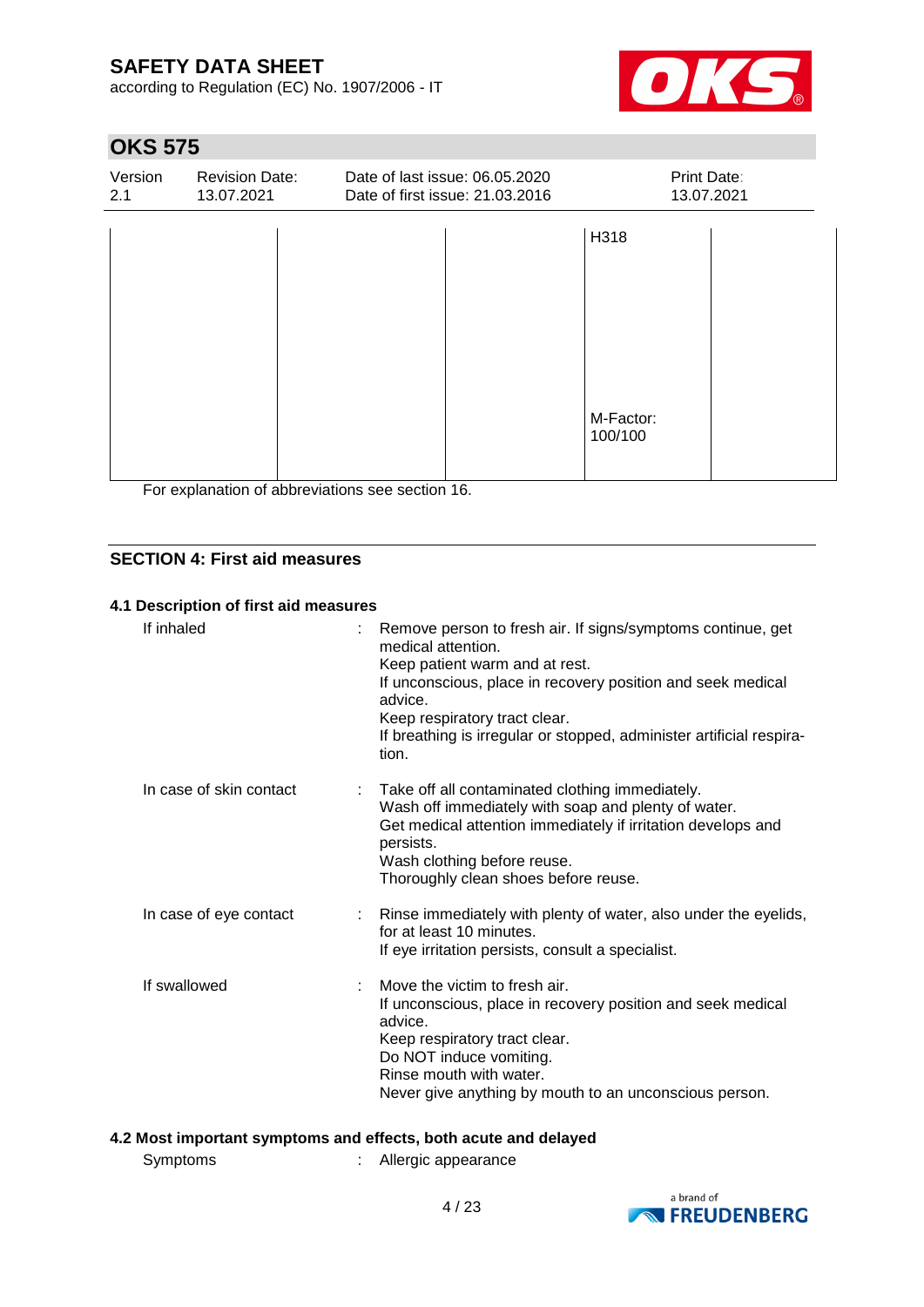according to Regulation (EC) No. 1907/2006 - IT



|                                    | ט וט טוו     |                                                    |                                                                                                                       |                                                                                                                                                                         |                           |
|------------------------------------|--------------|----------------------------------------------------|-----------------------------------------------------------------------------------------------------------------------|-------------------------------------------------------------------------------------------------------------------------------------------------------------------------|---------------------------|
| Version<br>2.1                     |              | <b>Revision Date:</b><br>13.07.2021                |                                                                                                                       | Date of last issue: 06.05.2020<br>Date of first issue: 21.03.2016                                                                                                       | Print Date:<br>13.07.2021 |
|                                    | <b>Risks</b> |                                                    |                                                                                                                       | May cause an allergic skin reaction.                                                                                                                                    |                           |
|                                    |              |                                                    |                                                                                                                       | 4.3 Indication of any immediate medical attention and special treatment needed                                                                                          |                           |
| Treatment                          |              |                                                    | The first aid procedure should be established in consultation<br>with the doctor responsible for industrial medicine. |                                                                                                                                                                         |                           |
|                                    |              | <b>SECTION 5: Firefighting measures</b>            |                                                                                                                       |                                                                                                                                                                         |                           |
|                                    |              | 5.1 Extinguishing media                            |                                                                                                                       |                                                                                                                                                                         |                           |
|                                    |              | Suitable extinguishing media                       |                                                                                                                       | Use water spray, alcohol-resistant foam, dry chemical or car-<br>bon dioxide.                                                                                           |                           |
|                                    | media        | Unsuitable extinguishing                           |                                                                                                                       | High volume water jet                                                                                                                                                   |                           |
|                                    |              |                                                    |                                                                                                                       | 5.2 Special hazards arising from the substance or mixture                                                                                                               |                           |
| Hazardous combustion prod-<br>ucts |              | $\sim 20$                                          | Carbon oxides<br>Halogenated compounds                                                                                |                                                                                                                                                                         |                           |
|                                    |              | 5.3 Advice for firefighters                        |                                                                                                                       |                                                                                                                                                                         |                           |
|                                    |              | Special protective equipment :<br>for firefighters |                                                                                                                       | In the event of fire, wear self-contained breathing apparatus.<br>Use personal protective equipment. Exposure to decomposi-<br>tion products may be a hazard to health. |                           |
|                                    |              | Further information                                |                                                                                                                       | Standard procedure for chemical fires.                                                                                                                                  |                           |
|                                    |              |                                                    |                                                                                                                       |                                                                                                                                                                         |                           |

### **SECTION 6: Accidental release measures**

|                               | 6.1 Personal precautions, protective equipment and emergency procedures                                                                                                                                      |
|-------------------------------|--------------------------------------------------------------------------------------------------------------------------------------------------------------------------------------------------------------|
| Personal precautions          | Evacuate personnel to safe areas.<br>Use personal protective equipment.<br>Ensure adequate ventilation.<br>Do not breathe vapours or spray mist.<br>Refer to protective measures listed in sections 7 and 8. |
| 6.2 Environmental precautions |                                                                                                                                                                                                              |
| Environmental precautions     | : Try to prevent the material from entering drains or water<br>courses.<br>Prevent further leakage or spillage if safe to do so.                                                                             |



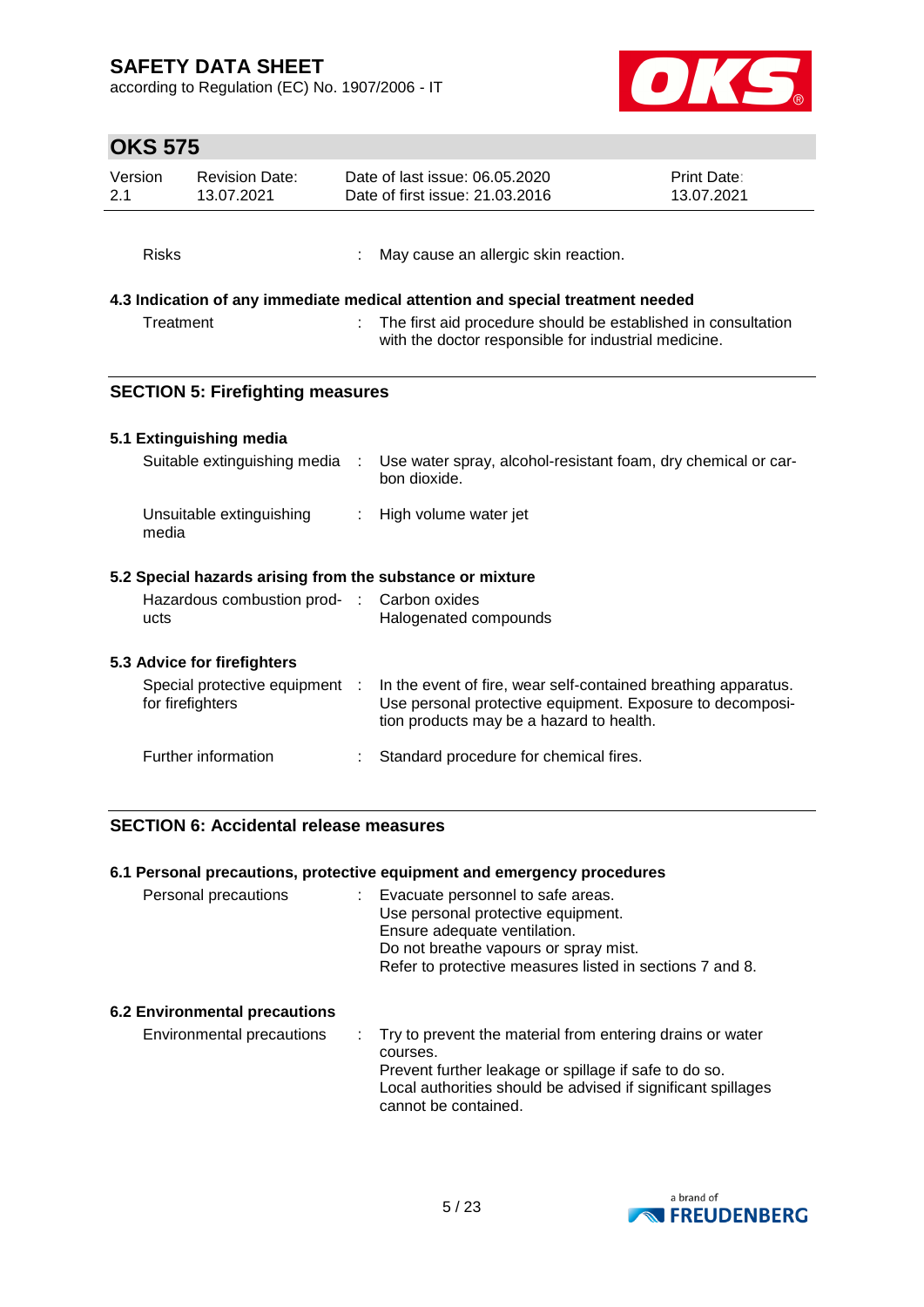according to Regulation (EC) No. 1907/2006 - IT



# **OKS 575**

| Version | Revision Date: | Date of last issue: 06.05.2020  | <b>Print Date:</b> |
|---------|----------------|---------------------------------|--------------------|
| 2.1     | 13.07.2021     | Date of first issue: 21,03,2016 | 13.07.2021         |

#### **6.3 Methods and material for containment and cleaning up**

Methods for cleaning up : Contain spillage, and then collect with non-combustible absorbent material, (e.g. sand, earth, diatomaceous earth, vermiculite) and place in container for disposal according to local / national regulations (see section 13).

### **6.4 Reference to other sections**

For personal protection see section 8.

### **SECTION 7: Handling and storage**

#### **7.1 Precautions for safe handling**

| Advice on safe handling | : Do not breathe vapours or spray mist.<br>Avoid contact with skin and eyes.<br>For personal protection see section 8.<br>Persons with a history of skin sensitisation problems or asth-<br>ma, allergies, chronic or recurrent respiratory disease should<br>not be employed in any process in which this mixture is being<br>used.<br>Smoking, eating and drinking should be prohibited in the ap-<br>plication area.<br>Wash hands and face before breaks and immediately after<br>handling the product.<br>Do not get in eyes or mouth or on skin.<br>Do not get on skin or clothing.<br>Do not ingest.<br>Do not repack.<br>Do not re-use empty containers.<br>These safety instructions also apply to empty packaging which<br>may still contain product residues.<br>Keep container closed when not in use. |
|-------------------------|--------------------------------------------------------------------------------------------------------------------------------------------------------------------------------------------------------------------------------------------------------------------------------------------------------------------------------------------------------------------------------------------------------------------------------------------------------------------------------------------------------------------------------------------------------------------------------------------------------------------------------------------------------------------------------------------------------------------------------------------------------------------------------------------------------------------|
| Hygiene measures        | Wash face, hands and any exposed skin thoroughly after<br>handling.                                                                                                                                                                                                                                                                                                                                                                                                                                                                                                                                                                                                                                                                                                                                                |

### **7.2 Conditions for safe storage, including any incompatibilities**

| Requirements for storage<br>areas and containers |  | : Store in original container. Keep container closed when not in<br>use. Keep in a dry, cool and well-ventilated place. Containers<br>which are opened must be carefully resealed and kept upright<br>to prevent leakage. Store in accordance with the particular<br>national regulations. Keep in properly labelled containers. |
|--------------------------------------------------|--|----------------------------------------------------------------------------------------------------------------------------------------------------------------------------------------------------------------------------------------------------------------------------------------------------------------------------------|
|--------------------------------------------------|--|----------------------------------------------------------------------------------------------------------------------------------------------------------------------------------------------------------------------------------------------------------------------------------------------------------------------------------|

Protect from frost.

### **7.3 Specific end use(s)**

```
Specific use(s) : Specific instructions for handling, not required.
```
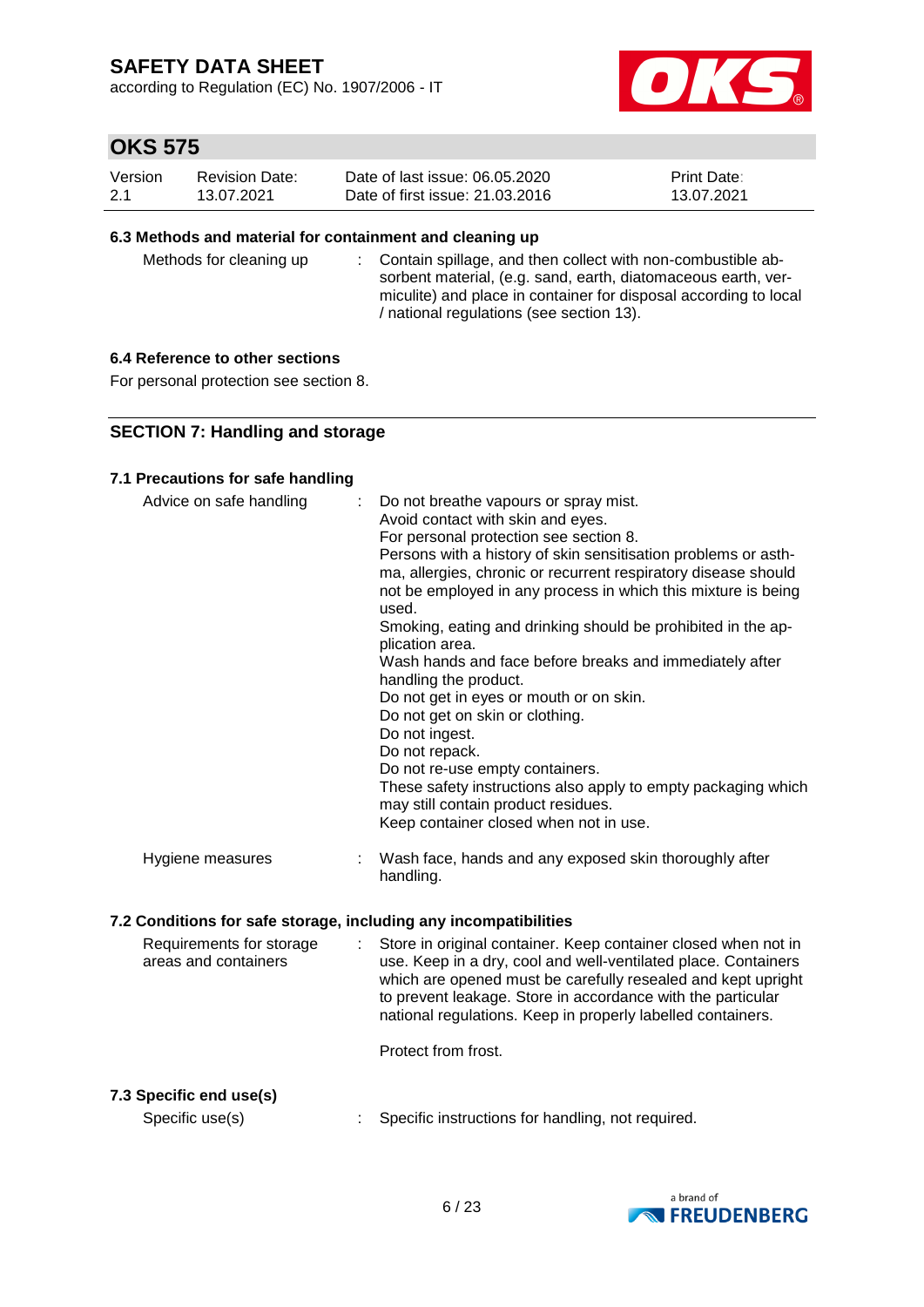according to Regulation (EC) No. 1907/2006 - IT



# **OKS 575**

| Version | <b>Revision Date:</b> | Date of last issue: 06.05.2020  | <b>Print Date:</b> |
|---------|-----------------------|---------------------------------|--------------------|
| 2.1     | 13.07.2021            | Date of first issue: 21,03,2016 | 13.07.2021         |

### **SECTION 8: Exposure controls/personal protection**

#### **8.1 Control parameters**

Contains no substances with occupational exposure limit values.

#### **Derived No Effect Level (DNEL) according to Regulation (EC) No. 1907/2006:**

| Substance name         | End Use | Exposure routes | Potential health ef- | Value                |
|------------------------|---------|-----------------|----------------------|----------------------|
|                        |         |                 | fects                |                      |
| reaction mass of 5-    | Workers | Inhalation      | Long-term local ef-  | $0,02 \text{ mg/m}3$ |
| chloro-2-methyl-2H-    |         |                 | fects                |                      |
| isothiazol-3-one and   |         |                 |                      |                      |
| 2-methyl-2H-           |         |                 |                      |                      |
| isothiazol-3-one (3:1) |         |                 |                      |                      |
|                        | Workers | Inhalation      | Acute local effects  | $0,04 \text{ mg/m}3$ |

#### **Predicted No Effect Concentration (PNEC) according to Regulation (EC) No. 1907/2006:**

| Substance name                                                                                          | <b>Environmental Compartment</b>                          | Value          |
|---------------------------------------------------------------------------------------------------------|-----------------------------------------------------------|----------------|
| reaction mass of 5-chloro-2-<br>methyl-2H-isothiazol-3-one and<br>2-methyl-2H-isothiazol-3-one<br>(3:1) | Fresh water                                               | 0,00339 mg/l   |
|                                                                                                         | Marine water                                              | $0,00339$ mg/l |
|                                                                                                         | Microbiological Activity in Sewage Treat-<br>ment Systems | $0,23$ mg/l    |
|                                                                                                         | Fresh water sediment                                      | 0,027 mg/kg    |
|                                                                                                         | Marine sediment                                           | $0,027$ mg/kg  |
|                                                                                                         | Soil                                                      | $0,01$ mg/kg   |

#### **8.2 Exposure controls**

### **Engineering measures**

Maintain air concentrations below occupational exposure standards.

| Personal protective equipment                                         |  |                                                                                                                                                                                                                                                                                                                                                                              |  |  |  |  |
|-----------------------------------------------------------------------|--|------------------------------------------------------------------------------------------------------------------------------------------------------------------------------------------------------------------------------------------------------------------------------------------------------------------------------------------------------------------------------|--|--|--|--|
| Eye protection                                                        |  | Safety glasses with side-shields                                                                                                                                                                                                                                                                                                                                             |  |  |  |  |
| Hand protection<br>Material<br>Break through time<br>Protective index |  | butyl-rubber<br>$>10$ min<br>Class 1                                                                                                                                                                                                                                                                                                                                         |  |  |  |  |
| Remarks                                                               |  | For prolonged or repeated contact use protective gloves. The<br>break through time depends amongst other things on the<br>material, the thickness and the type of glove and therefore<br>has to be measured for each case.<br>The selected protective gloves have to satisfy the specifica-<br>tions of Regulation (EU) 2016/425 and the standard EN 374<br>derived from it. |  |  |  |  |
| Respiratory protection                                                |  | Use respiratory protection unless adequate local exhaust<br>ventilation is provided or exposure assessment demonstrates                                                                                                                                                                                                                                                      |  |  |  |  |

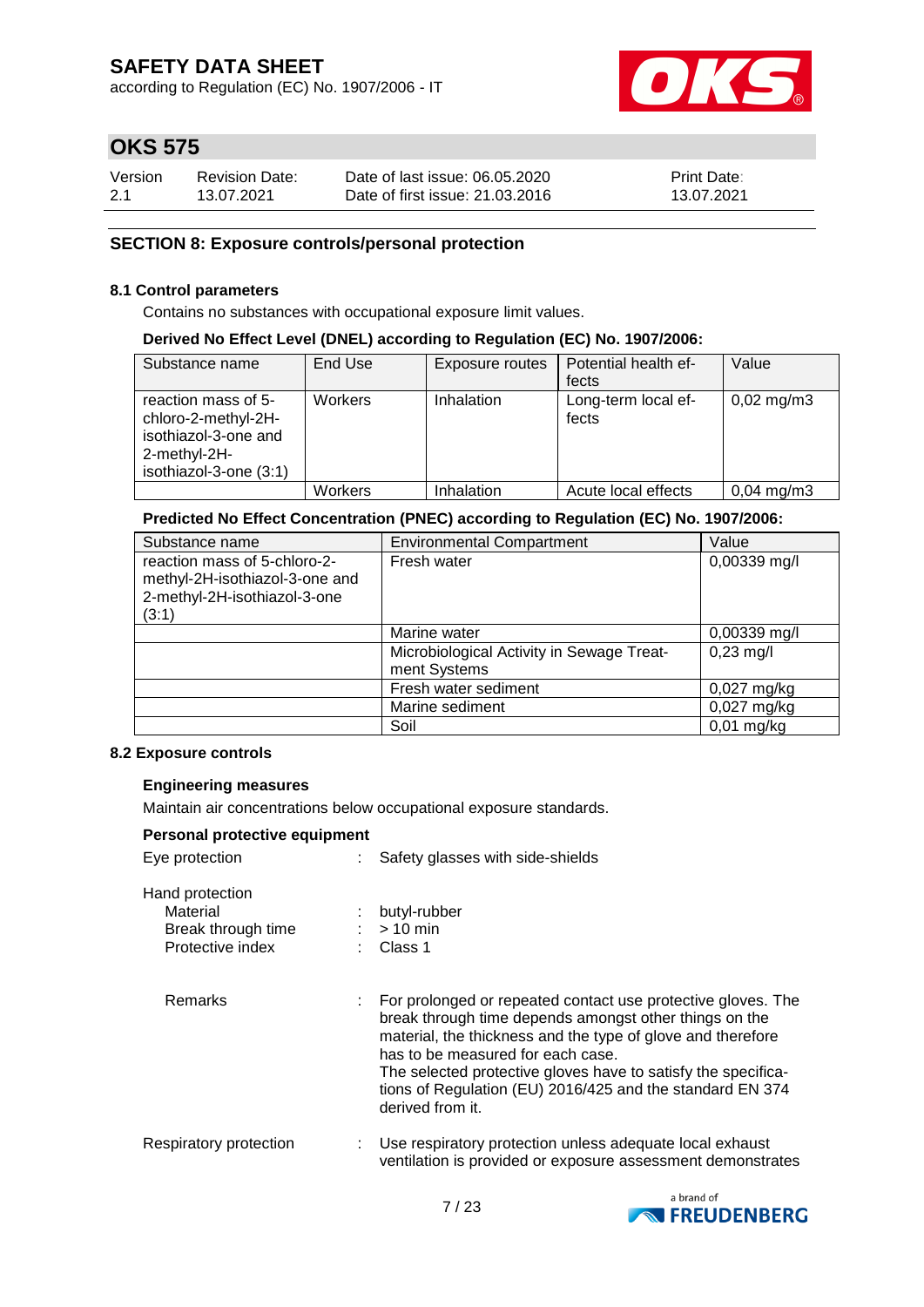according to Regulation (EC) No. 1907/2006 - IT



# **OKS 575**

| Version<br>2.1 | <b>Revision Date:</b><br>13.07.2021 | Date of last issue: 06.05.2020<br>Date of first issue: 21.03.2016 | <b>Print Date:</b><br>13.07.2021                                                                                                                                                                                                                           |  |
|----------------|-------------------------------------|-------------------------------------------------------------------|------------------------------------------------------------------------------------------------------------------------------------------------------------------------------------------------------------------------------------------------------------|--|
| Filter type    |                                     | Filter type A-P                                                   | that exposures are within recommended exposure guidelines.                                                                                                                                                                                                 |  |
|                | Protective measures                 | at the specific workplace.<br>cific work-place.                   | The type of protective equipment must be selected according<br>to the concentration and amount of the dangerous substance<br>Choose body protection in relation to its type, to the concen-<br>tration and amount of dangerous substances, and to the spe- |  |

### **SECTION 9: Physical and chemical properties**

### **9.1 Information on basic physical and chemical properties**

| Appearance                                                              | t  | liquid                                                               |
|-------------------------------------------------------------------------|----|----------------------------------------------------------------------|
| Colour                                                                  |    | white                                                                |
| Odour                                                                   |    | characteristic                                                       |
| <b>Odour Threshold</b>                                                  | t  | No data available                                                    |
|                                                                         |    |                                                                      |
| pH                                                                      |    | 7,2 $(20 °C)$<br>Concentration: 100 %                                |
| Melting point/range                                                     | t. | No data available                                                    |
| Boiling point/boiling range                                             | t. | 100 °C                                                               |
| Flash point                                                             |    | does not flash                                                       |
| Evaporation rate                                                        | t  | No data available                                                    |
| Flammability (solid, gas)                                               | t. | Not applicable                                                       |
| Upper explosion limit / Upper :<br>flammability limit                   |    | No data available                                                    |
| Lower explosion limit / Lower : No data available<br>flammability limit |    |                                                                      |
| Vapour pressure                                                         | ÷. | ca. 23 hPa (20 °C)                                                   |
| Relative vapour density                                                 | ÷. | No data available                                                    |
| Relative density                                                        | t  | 1 $(20 °C)$<br>Reference substance: Water<br>The value is calculated |

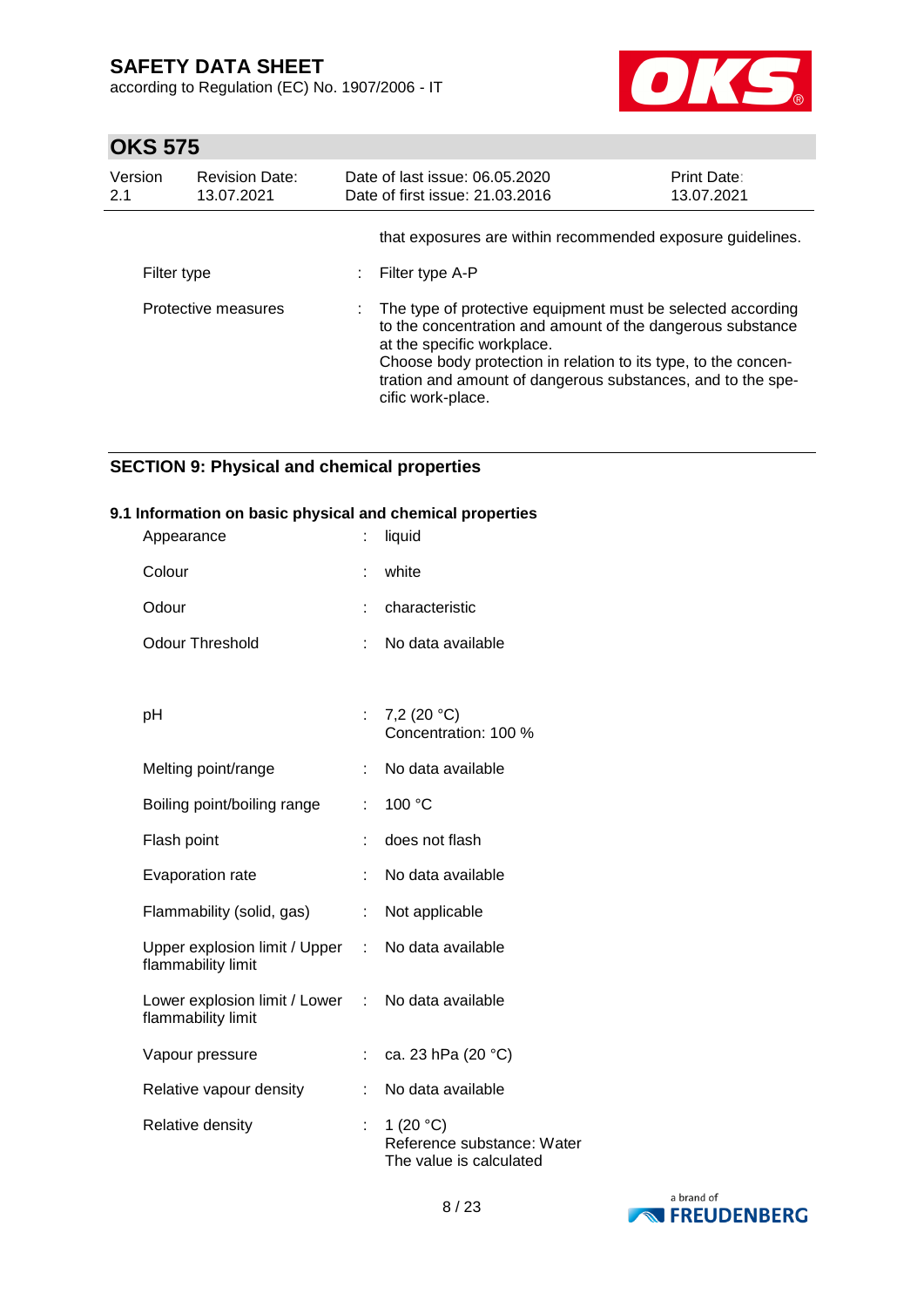according to Regulation (EC) No. 1907/2006 - IT



## **OKS 575**

| Version<br>2.1        |                     | <b>Revision Date:</b><br>13.07.2021 |    | Date of last issue: 06.05.2020<br>Date of first issue: 21.03.2016 | Print Date:<br>13.07.2021 |
|-----------------------|---------------------|-------------------------------------|----|-------------------------------------------------------------------|---------------------------|
|                       | Density             |                                     | t  | 1,00 g/cm3<br>(20 °C)                                             |                           |
|                       | <b>Bulk density</b> |                                     |    | No data available                                                 |                           |
|                       | Solubility(ies)     | Water solubility                    |    | soluble                                                           |                           |
|                       |                     | Solubility in other solvents        | ÷  | No data available                                                 |                           |
|                       | octanol/water       | Partition coefficient: n-           |    | No data available                                                 |                           |
|                       |                     | Auto-ignition temperature           | ÷  | No data available                                                 |                           |
|                       |                     | Decomposition temperature           |    | No data available                                                 |                           |
|                       | Viscosity           | Viscosity, dynamic                  |    | No data available                                                 |                           |
|                       |                     | Viscosity, kinematic                | ÷. | 21 mm2/s (40 °C)                                                  |                           |
|                       |                     | <b>Explosive properties</b>         |    | Not explosive                                                     |                           |
|                       |                     | Oxidizing properties                |    | No data available                                                 |                           |
| 9.2 Other information |                     |                                     |    |                                                                   |                           |
|                       |                     | Flammability (liquids)              |    | Will not burn                                                     |                           |
|                       |                     | Sublimation point                   |    | No data available                                                 |                           |
|                       |                     | Metal corrosion rate                |    | Not corrosive to metals                                           |                           |
|                       | Self-ignition       |                                     |    | No data available                                                 |                           |
|                       |                     |                                     |    |                                                                   |                           |

### **SECTION 10: Stability and reactivity**

### **10.1 Reactivity**

No hazards to be specially mentioned.

### **10.2 Chemical stability**

Stable under normal conditions.

#### **10.3 Possibility of hazardous reactions**

Hazardous reactions : No dangerous reaction known under conditions of normal use.

**10.4 Conditions to avoid**

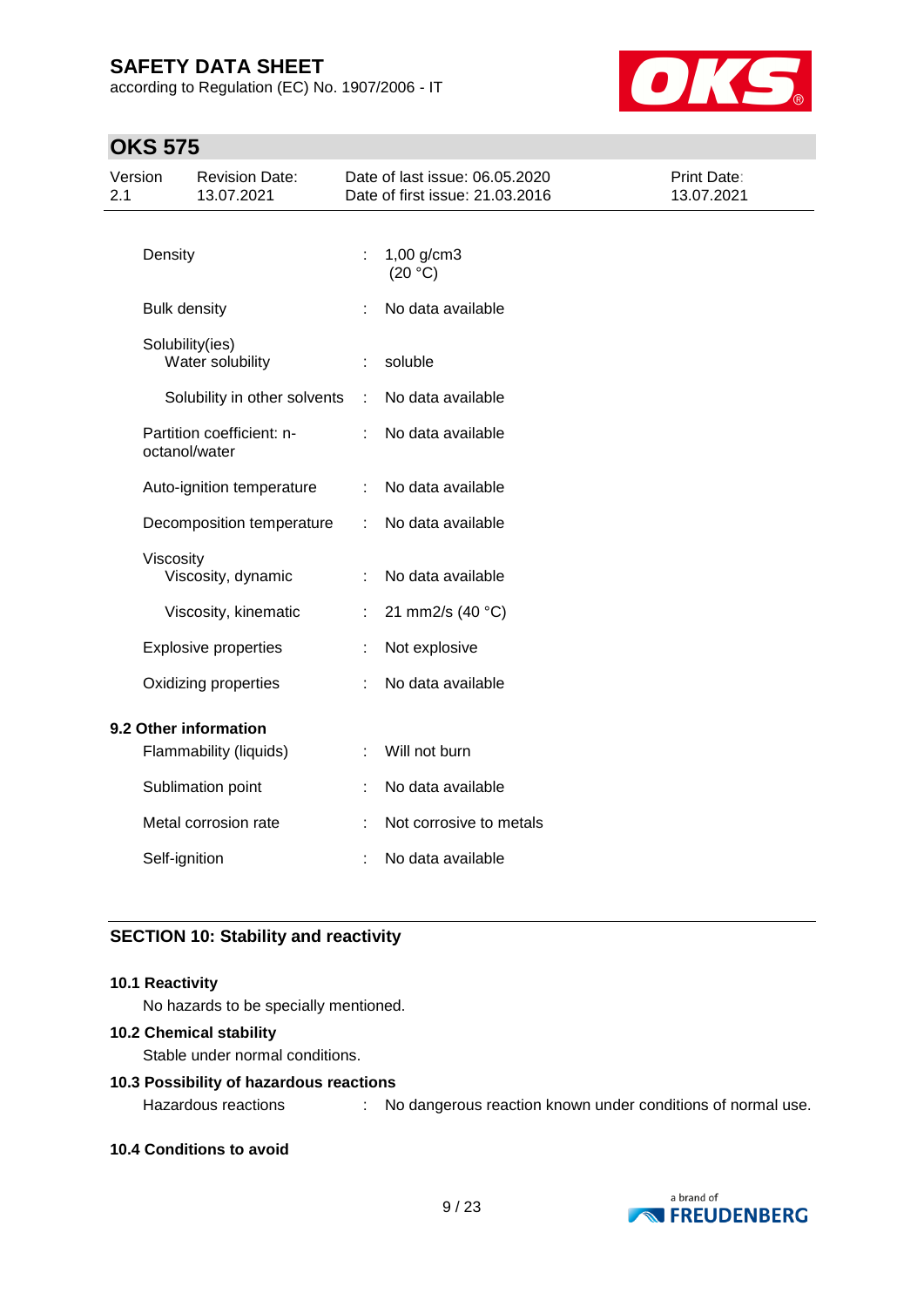according to Regulation (EC) No. 1907/2006 - IT



# **OKS 575**

| Version<br>2.1                                    | <b>Revision Date:</b><br>13.07.2021 |  | Date of last issue: 06.05.2020<br>Date of first issue: 21.03.2016 | <b>Print Date:</b><br>13.07.2021 |  |
|---------------------------------------------------|-------------------------------------|--|-------------------------------------------------------------------|----------------------------------|--|
|                                                   | Conditions to avoid                 |  | No conditions to be specially mentioned.                          |                                  |  |
| 10.5 Incompatible materials<br>Materials to avoid |                                     |  | No materials to be especially mentioned.                          |                                  |  |
| 10.6 Hazardous decomposition products             |                                     |  |                                                                   |                                  |  |

### No decomposition if stored and applied as directed.

### **SECTION 11: Toxicological information**

### **11.1 Information on toxicological effects**

| <b>Acute toxicity</b>               |   |                                                                                                                             |
|-------------------------------------|---|-----------------------------------------------------------------------------------------------------------------------------|
| Product:                            |   |                                                                                                                             |
| Acute oral toxicity                 |   | Remarks: This information is not available.                                                                                 |
| Acute inhalation toxicity           | ÷ | Remarks: This information is not available.                                                                                 |
| Acute dermal toxicity               |   | Symptoms: Redness, Local irritation                                                                                         |
| Components:                         |   |                                                                                                                             |
| bronopol (INN):                     |   |                                                                                                                             |
| Acute oral toxicity                 | ÷ | LD50 (Rat): 305 mg/kg                                                                                                       |
| Acute dermal toxicity               |   | : LD50 (Rat): 1.600 mg/kg<br>Method: OECD Test Guideline 402                                                                |
| dodecylguanidine monohydrochloride: |   |                                                                                                                             |
| Acute oral toxicity                 |   | LD50 (Rat): Assessment: The component/mixture is moder-<br>ately toxic after single ingestion.                              |
| Acute inhalation toxicity           | ÷ | LC50 (Rat): Test atmosphere: dust/mist<br>Assessment: The component/mixture is highly toxic after short<br>term inhalation. |
| 2-methylisothiazol-3(2H)-one:       |   |                                                                                                                             |
| Acute oral toxicity                 | t | LD50 Oral (Rat): $>$ 50 mg/kg                                                                                               |
|                                     |   | Symptoms: Pain, Stomach/intestinal disorders                                                                                |
|                                     |   | Remarks: Toxic if swallowed.                                                                                                |
| Acute inhalation toxicity           | t | LC50 (Rat): 0,11 mg/l<br>Exposure time: 4 h<br>Test atmosphere: dust/mist<br>Method: OECD Test Guideline 403                |
|                                     |   |                                                                                                                             |

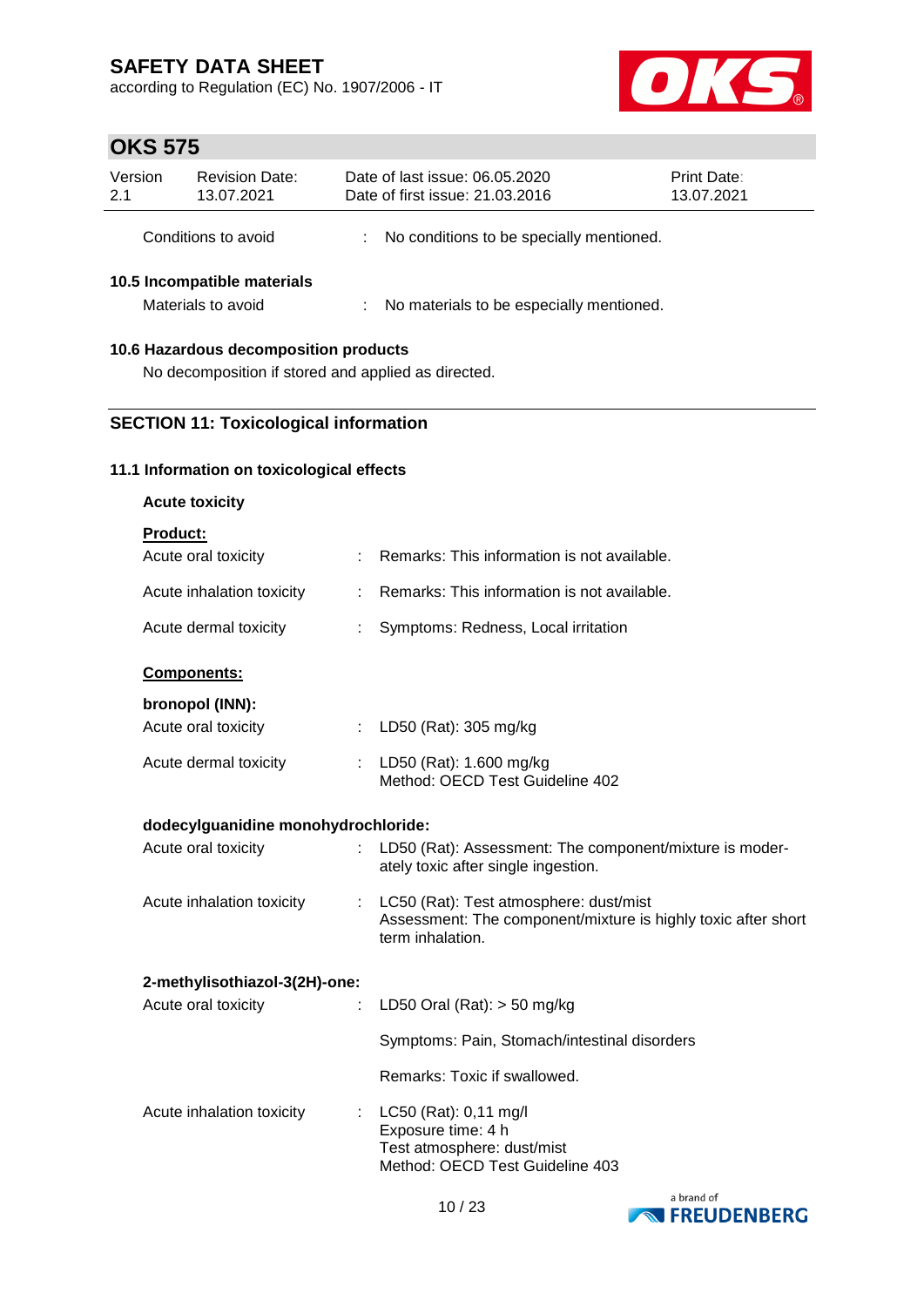according to Regulation (EC) No. 1907/2006 - IT



| <b>OKS 575</b> |                                     |   |                                                                                                                                                                                      |                           |
|----------------|-------------------------------------|---|--------------------------------------------------------------------------------------------------------------------------------------------------------------------------------------|---------------------------|
| Version<br>2.1 | <b>Revision Date:</b><br>13.07.2021 |   | Date of last issue: 06.05.2020<br>Date of first issue: 21.03.2016                                                                                                                    | Print Date:<br>13.07.2021 |
|                |                                     |   | Remarks: Risk of delayed pulmonary oedema.<br>Effects of breathing high concentrations of vapour may in-<br>clude:<br>Very toxic by inhalation.<br>Irritating to respiratory system. |                           |
|                |                                     |   | Symptoms: Local irritation, Respiratory disorders, Inhalation<br>may provoke the following symptoms:                                                                                 |                           |
|                | Acute dermal toxicity               |   | LD50 Dermal (Rabbit, female): 326 mg/kg                                                                                                                                              |                           |
|                |                                     |   | Remarks: Very toxic in contact with skin.                                                                                                                                            |                           |
|                |                                     |   | Symptoms: Blistering, Redness, Local irritation                                                                                                                                      |                           |
| $(3:1)$ :      |                                     |   | reaction mass of 5-chloro-2-methyl-2H-isothiazol-3-one and 2-methyl-2H-isothiazol-3-one                                                                                              |                           |
|                | Acute oral toxicity                 |   | LD50 (Rat): 66 mg/kg<br>Method: OECD Test Guideline 401<br>GLP: yes                                                                                                                  |                           |
|                | Acute inhalation toxicity           |   | LC50 (Rat): 0,33 mg/l<br>Exposure time: 4 h<br>Test atmosphere: dust/mist<br>Method: OECD Test Guideline 403<br>GLP: yes                                                             |                           |
|                |                                     |   | Assessment: Corrosive to the respiratory tract.                                                                                                                                      |                           |
|                | Acute dermal toxicity               | ÷ | LD50 (Rabbit): 87,12 mg/kg                                                                                                                                                           |                           |
|                | <b>Skin corrosion/irritation</b>    |   |                                                                                                                                                                                      |                           |
|                | <b>Product:</b><br>Remarks          | ÷ | This information is not available.                                                                                                                                                   |                           |
|                | Components:                         |   |                                                                                                                                                                                      |                           |
|                | bronopol (INN):                     |   |                                                                                                                                                                                      |                           |
|                | Species                             |   | Rabbit                                                                                                                                                                               |                           |
|                | Assessment                          |   | Irritating to skin.                                                                                                                                                                  |                           |
|                | Result                              |   | Irritating to skin.                                                                                                                                                                  |                           |
|                | dodecylguanidine monohydrochloride: |   |                                                                                                                                                                                      |                           |
|                | Assessment                          |   | Causes burns.                                                                                                                                                                        |                           |
|                | Result                              |   | Causes burns.                                                                                                                                                                        |                           |

### **2-methylisothiazol-3(2H)-one:**

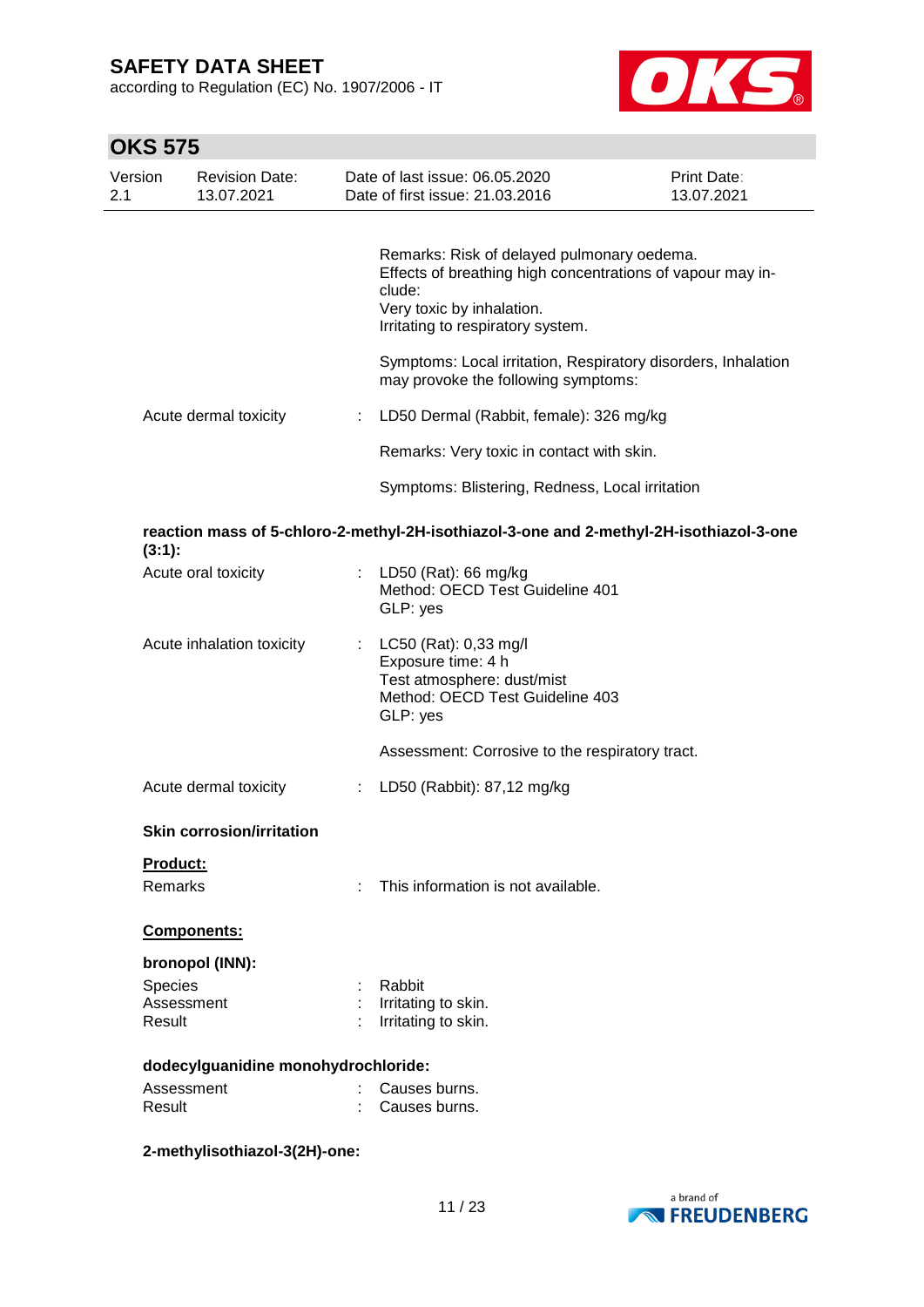according to Regulation (EC) No. 1907/2006 - IT



| Version<br>2.1 |                      | <b>Revision Date:</b><br>13.07.2021 | Date of last issue: 06.05.2020<br>Date of first issue: 21.03.2016                                        | Print Date:<br>13.07.2021 |
|----------------|----------------------|-------------------------------------|----------------------------------------------------------------------------------------------------------|---------------------------|
|                | Species<br>Result    |                                     | Rabbit<br>Causes burns.                                                                                  |                           |
|                | Remarks              |                                     | Causes skin burns.                                                                                       |                           |
|                |                      |                                     | reaction mass of 5-chloro-2-methyl-2H-isothiazol-3-one and 2-methyl-2H-isothiazol-3-one                  |                           |
|                | $(3:1)$ :<br>Result  |                                     | : Corrosive after 1 to 4 hours of exposure                                                               |                           |
|                |                      | Serious eye damage/eye irritation   |                                                                                                          |                           |
|                | Product:             |                                     |                                                                                                          |                           |
|                | Remarks              |                                     | This information is not available.                                                                       |                           |
|                |                      | Components:                         |                                                                                                          |                           |
|                |                      | bronopol (INN):                     |                                                                                                          |                           |
|                | Species              |                                     | Rabbit                                                                                                   |                           |
|                | Assessment<br>Result |                                     | Risk of serious damage to eyes.<br>Risk of serious damage to eyes.                                       |                           |
|                |                      | 2-methylisothiazol-3(2H)-one:       |                                                                                                          |                           |
|                | Remarks              |                                     | Acute eye irritation/corrosion<br>Causes eye burns.                                                      |                           |
|                | (3:1):               |                                     | reaction mass of 5-chloro-2-methyl-2H-isothiazol-3-one and 2-methyl-2H-isothiazol-3-one                  |                           |
|                | Assessment<br>Result |                                     | Corrosive<br>Corrosive                                                                                   |                           |
|                |                      | Respiratory or skin sensitisation   |                                                                                                          |                           |
|                | <b>Product:</b>      |                                     |                                                                                                          |                           |
|                | <b>Remarks</b>       |                                     | This information is not available.                                                                       |                           |
|                |                      | <b>Components:</b>                  |                                                                                                          |                           |
|                |                      | 2-methylisothiazol-3(2H)-one:       |                                                                                                          |                           |
|                | Species              |                                     | Rabbit                                                                                                   |                           |
|                | Assessment           |                                     | May cause sensitisation by skin contact.                                                                 |                           |
|                | (3:1):               |                                     | reaction mass of 5-chloro-2-methyl-2H-isothiazol-3-one and 2-methyl-2H-isothiazol-3-one                  |                           |
|                | Species              |                                     | Guinea pig                                                                                               |                           |
|                | Assessment<br>Result |                                     | The product is a skin sensitiser, sub-category 1A.<br>The product is a skin sensitiser, sub-category 1A. |                           |
|                |                      |                                     |                                                                                                          |                           |

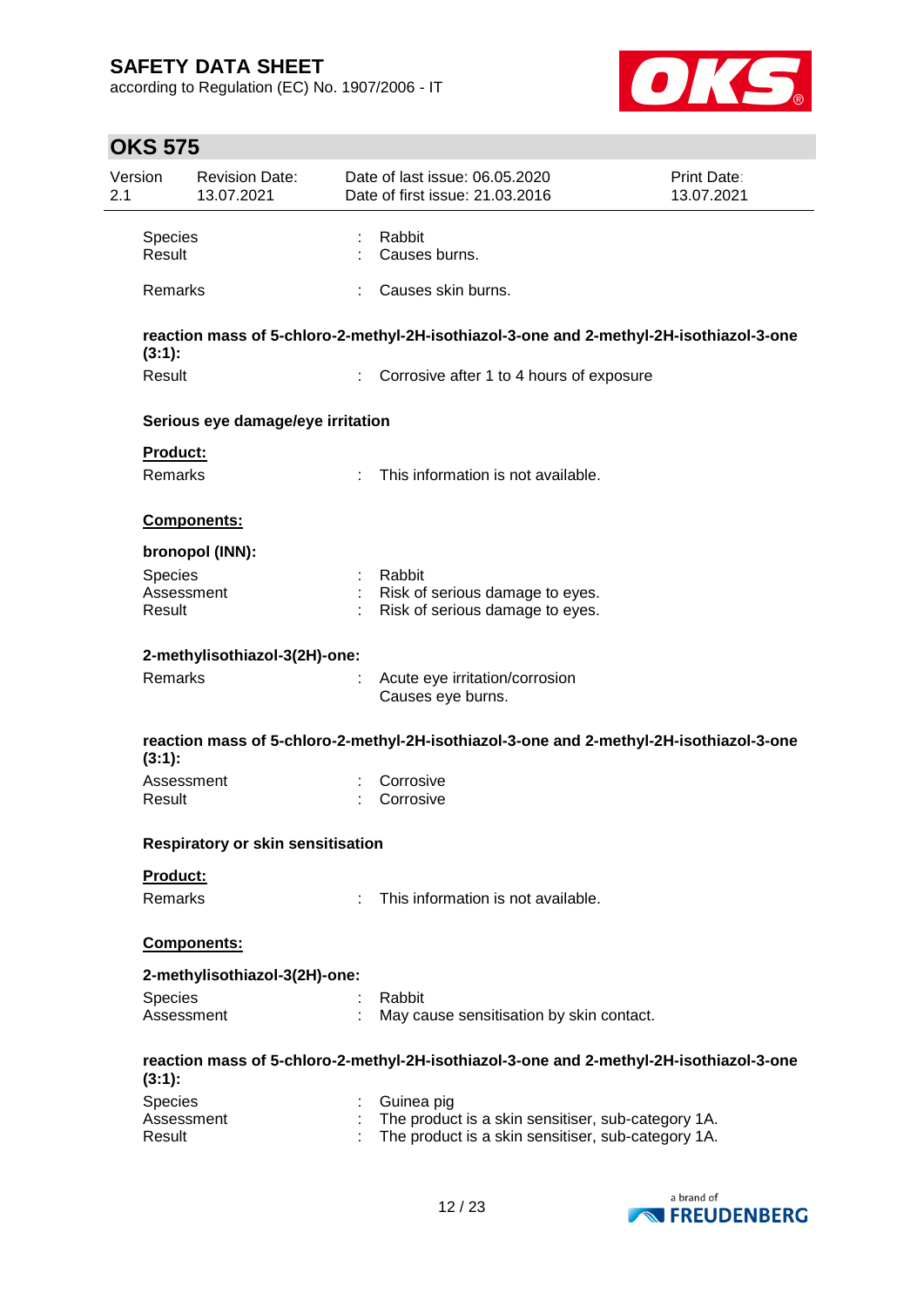according to Regulation (EC) No. 1907/2006 - IT



| Version<br>2.1 |                 | <b>Revision Date:</b><br>13.07.2021 |    | Date of last issue: 06.05.2020<br>Date of first issue: 21.03.2016                       | <b>Print Date:</b><br>13.07.2021 |
|----------------|-----------------|-------------------------------------|----|-----------------------------------------------------------------------------------------|----------------------------------|
|                |                 | <b>Germ cell mutagenicity</b>       |    |                                                                                         |                                  |
|                | <b>Product:</b> |                                     |    |                                                                                         |                                  |
|                |                 | Genotoxicity in vitro               |    | : Remarks: No data available                                                            |                                  |
|                |                 | Genotoxicity in vivo                |    | Remarks: No data available                                                              |                                  |
|                |                 | Components:                         |    |                                                                                         |                                  |
|                | (3:1):          |                                     |    | reaction mass of 5-chloro-2-methyl-2H-isothiazol-3-one and 2-methyl-2H-isothiazol-3-one |                                  |
|                | sessment        |                                     |    | Germ cell mutagenicity-As- : Animal testing did not show any mutagenic effects.         |                                  |
|                |                 | Carcinogenicity                     |    |                                                                                         |                                  |
|                | Product:        |                                     |    |                                                                                         |                                  |
|                | Remarks         |                                     | ÷  | No data available                                                                       |                                  |
|                |                 | <b>Components:</b>                  |    |                                                                                         |                                  |
|                | (3:1):          |                                     |    | reaction mass of 5-chloro-2-methyl-2H-isothiazol-3-one and 2-methyl-2H-isothiazol-3-one |                                  |
|                | ment            |                                     |    | Carcinogenicity - Assess- : Did not show carcinogenic effects in animal experiments.    |                                  |
|                |                 | <b>Reproductive toxicity</b>        |    |                                                                                         |                                  |
|                | <b>Product:</b> |                                     |    |                                                                                         |                                  |
|                |                 | Effects on fertility                |    | : Remarks: No data available                                                            |                                  |
|                | ment            | Effects on foetal develop-          |    | : Remarks: No data available                                                            |                                  |
|                |                 | Components:                         |    |                                                                                         |                                  |
|                |                 | bronopol (INN):                     |    |                                                                                         |                                  |
|                | sessment        |                                     |    | Reproductive toxicity - As- : No toxicity to reproduction                               |                                  |
|                | $(3:1)$ :       |                                     |    | reaction mass of 5-chloro-2-methyl-2H-isothiazol-3-one and 2-methyl-2H-isothiazol-3-one |                                  |
|                | sessment        | Reproductive toxicity - As-         | ÷. | No toxicity to reproduction<br>Did not show teratogenic effects in animal experiments.  |                                  |

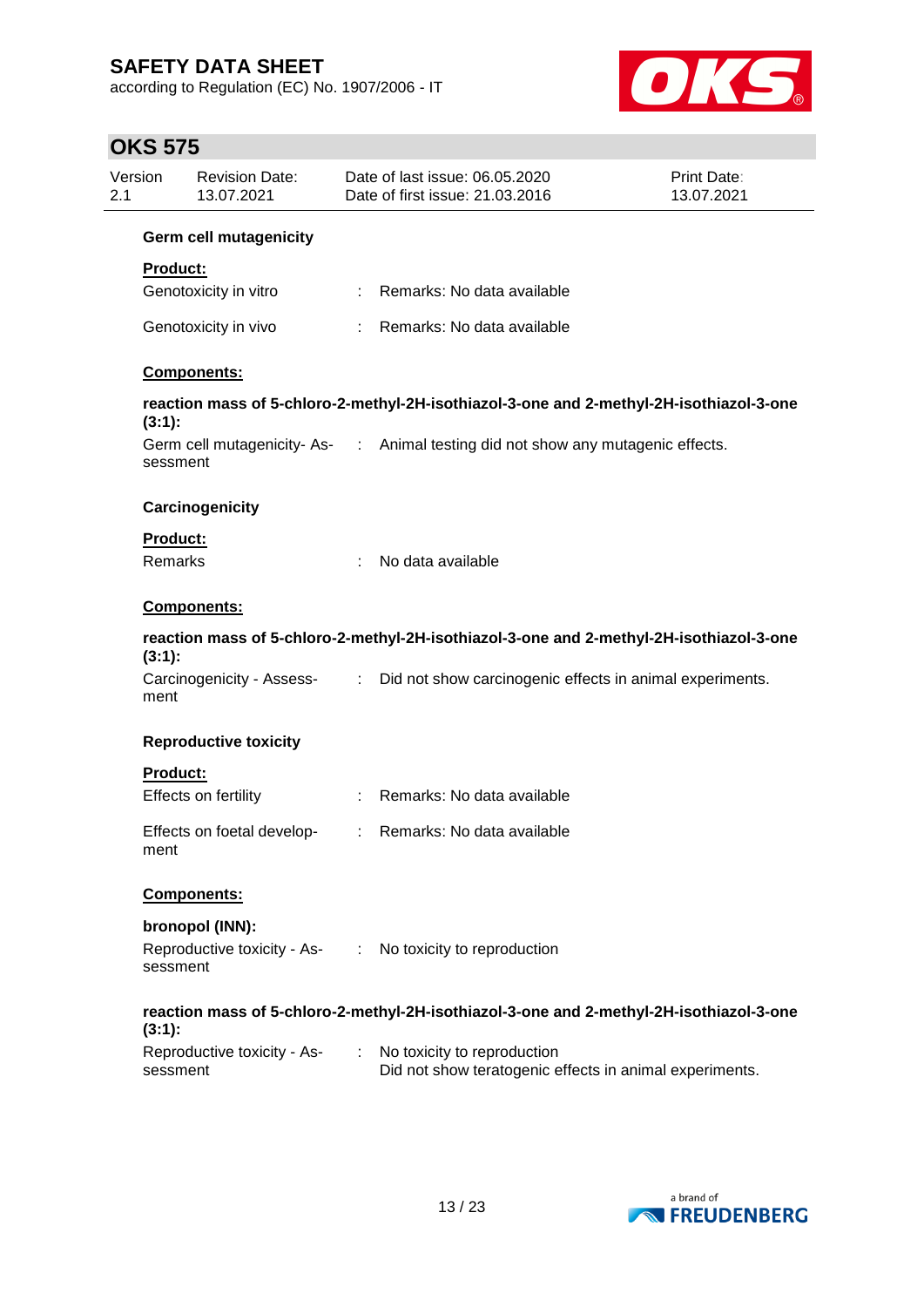according to Regulation (EC) No. 1907/2006 - IT



| Version<br>2.1 |                 | <b>Revision Date:</b><br>13.07.2021                        |    | Date of last issue: 06.05.2020<br>Date of first issue: 21.03.2016                                                                                                                         | Print Date:<br>13.07.2021 |
|----------------|-----------------|------------------------------------------------------------|----|-------------------------------------------------------------------------------------------------------------------------------------------------------------------------------------------|---------------------------|
|                |                 | <b>STOT - single exposure</b>                              |    |                                                                                                                                                                                           |                           |
|                |                 | Components:                                                |    |                                                                                                                                                                                           |                           |
|                | Assessment      | bronopol (INN):<br>Exposure routes<br><b>Target Organs</b> |    | Inhalation<br><b>Respiratory organs</b><br>The substance or mixture is classified as specific target organ<br>toxicant, single exposure, category 3 with respiratory tract<br>irritation. |                           |
|                |                 | 2-methylisothiazol-3(2H)-one:                              |    |                                                                                                                                                                                           |                           |
|                | Assessment      |                                                            |    | May cause respiratory irritation.                                                                                                                                                         |                           |
|                |                 |                                                            |    |                                                                                                                                                                                           |                           |
|                |                 | <b>STOT - repeated exposure</b>                            |    |                                                                                                                                                                                           |                           |
|                |                 | Components:                                                |    |                                                                                                                                                                                           |                           |
|                |                 | bronopol (INN):                                            |    |                                                                                                                                                                                           |                           |
|                | Assessment      |                                                            | t. | The substance or mixture is not classified as specific target<br>organ toxicant, repeated exposure.                                                                                       |                           |
|                |                 | <b>Repeated dose toxicity</b>                              |    |                                                                                                                                                                                           |                           |
|                | <b>Product:</b> |                                                            |    |                                                                                                                                                                                           |                           |
|                | Remarks         |                                                            | ÷  | This information is not available.                                                                                                                                                        |                           |
|                |                 | <b>Aspiration toxicity</b>                                 |    |                                                                                                                                                                                           |                           |
|                | <b>Product:</b> |                                                            |    |                                                                                                                                                                                           |                           |
|                |                 | This information is not available.                         |    |                                                                                                                                                                                           |                           |
|                |                 | Components:                                                |    |                                                                                                                                                                                           |                           |
|                |                 | bronopol (INN):                                            |    |                                                                                                                                                                                           |                           |
|                |                 | This information is not available.                         |    |                                                                                                                                                                                           |                           |
|                |                 | <b>Further information</b>                                 |    |                                                                                                                                                                                           |                           |
|                | <b>Product:</b> |                                                            |    |                                                                                                                                                                                           |                           |
|                | Remarks         |                                                            |    | Information given is based on data on the components and<br>the toxicology of similar products.                                                                                           |                           |
|                |                 | Components:                                                |    |                                                                                                                                                                                           |                           |
|                |                 | 2-methylisothiazol-3(2H)-one:                              |    |                                                                                                                                                                                           |                           |
|                | Remarks         |                                                            |    | Ingestion causes burns of the upper digestive and respiratory<br>tracts.                                                                                                                  |                           |

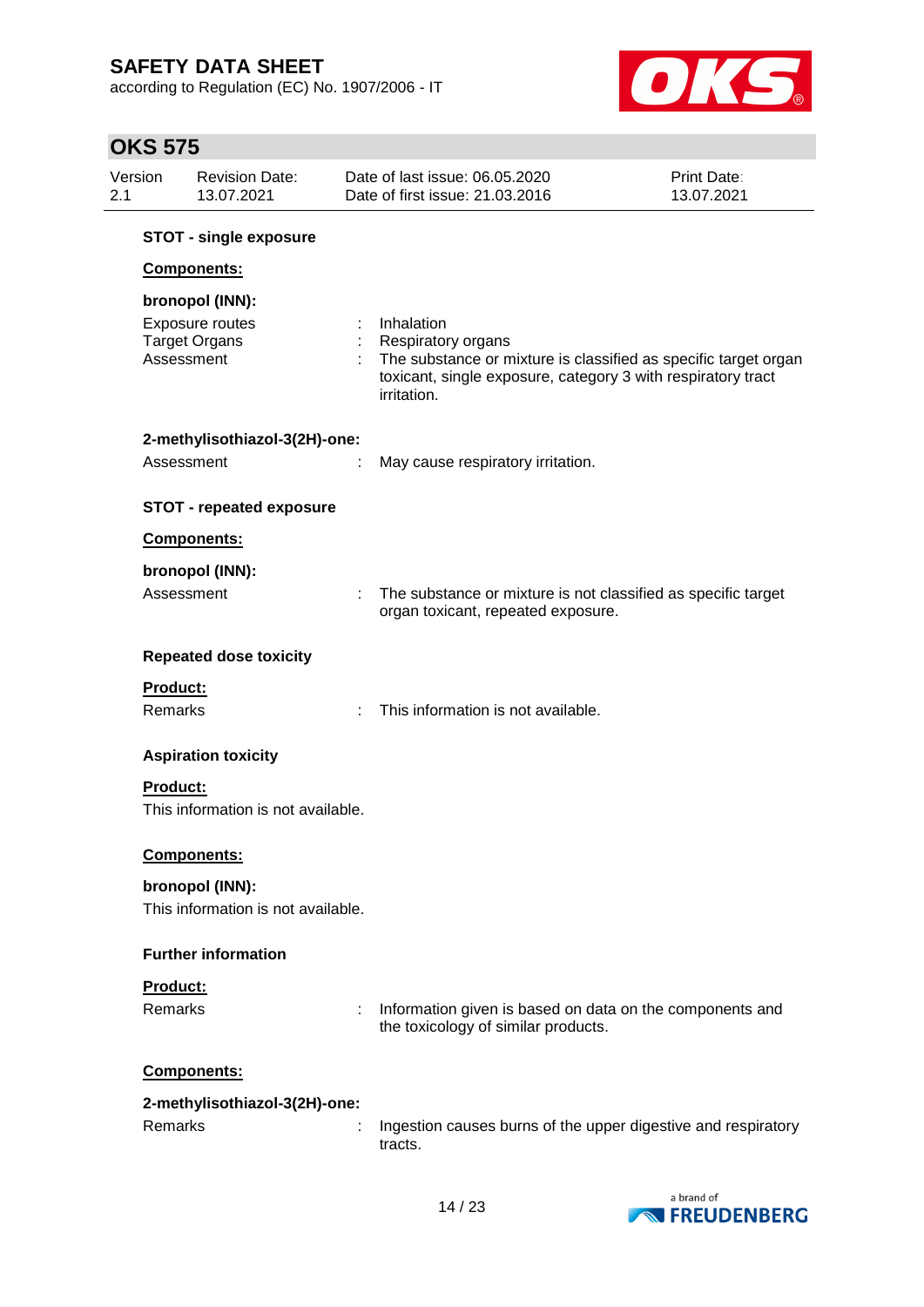according to Regulation (EC) No. 1907/2006 - IT



# **OKS 575**

| Version | <b>Revision Date:</b> | Date of last issue: 06.05.2020  | <b>Print Date:</b> |
|---------|-----------------------|---------------------------------|--------------------|
| 2.1     | 13.07.2021            | Date of first issue: 21,03,2016 | 13.07.2021         |

### **SECTION 12: Ecological information**

### **12.1 Toxicity**

| <b>Product:</b>                                                                |    |                                                                                                                           |
|--------------------------------------------------------------------------------|----|---------------------------------------------------------------------------------------------------------------------------|
| Toxicity to fish                                                               |    | Remarks: No data available                                                                                                |
| Toxicity to daphnia and other :<br>aquatic invertebrates                       |    | Remarks: No data available                                                                                                |
| Toxicity to algae/aquatic<br>plants                                            | ÷. | Remarks: No data available                                                                                                |
| Toxicity to microorganisms                                                     |    | Remarks: No data available                                                                                                |
| Components:                                                                    |    |                                                                                                                           |
| bronopol (INN):                                                                |    |                                                                                                                           |
| Toxicity to fish                                                               | ÷  | LC50 (Oncorhynchus mykiss (rainbow trout)): 3 mg/l<br>Exposure time: 96 h<br>Method: OECD Test Guideline 203              |
| Toxicity to daphnia and other :<br>aquatic invertebrates                       |    | EC50 (Daphnia (water flea)): 1,04 mg/l<br>Exposure time: 48 h<br>Method: OECD Test Guideline 202                          |
| Toxicity to algae/aquatic<br>plants                                            |    | EC50 (Anabaena flos-aquae (cyanobacterium)): 0,068 mg/l<br>Exposure time: 72 h<br>Method: OECD Test Guideline 201         |
|                                                                                |    | NOEC (Anabaena flos-aquae (cyanobacterium)): 0,0025 mg/l<br>Exposure time: 72 h<br>Method: OECD Test Guideline 201        |
| M-Factor (Acute aquatic tox-<br>icity)                                         |    | 10                                                                                                                        |
| Toxicity to microorganisms                                                     |    | EC50 (activated sludge): 43 mg/l<br>Exposure time: 3 h<br>Method: OECD Test Guideline 209                                 |
| Toxicity to fish (Chronic tox-<br>icity)                                       |    | NOEC: 2,61 mg/l<br>Exposure time: 28 d<br>Species: Oncorhynchus mykiss (rainbow trout)<br>Method: OECD Test Guideline 210 |
| Toxicity to daphnia and other<br>aquatic invertebrates (Chron-<br>ic toxicity) |    | NOEC: 0,06 mg/l<br>Exposure time: 21 d<br>Species: Daphnia (water flea)                                                   |

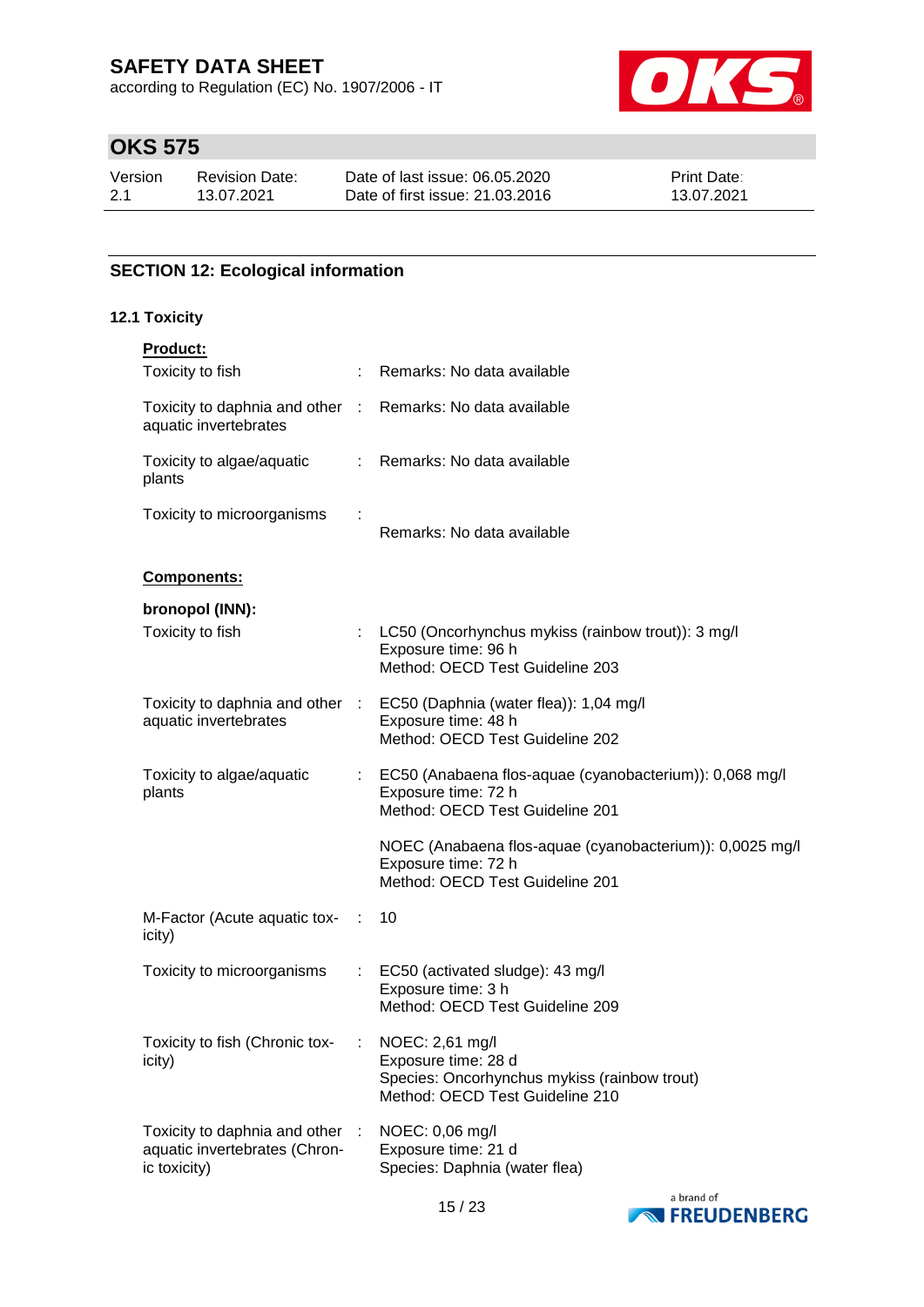according to Regulation (EC) No. 1907/2006 - IT



| Version<br>2.1 |           | <b>Revision Date:</b><br>13.07.2021                      |                | Date of last issue: 06.05.2020<br>Date of first issue: 21.03.2016                                   | Print Date:<br>13.07.2021 |
|----------------|-----------|----------------------------------------------------------|----------------|-----------------------------------------------------------------------------------------------------|---------------------------|
|                |           |                                                          |                | Method: OECD Test Guideline 211                                                                     |                           |
|                | toxicity) | M-Factor (Chronic aquatic                                | ÷.             | 1                                                                                                   |                           |
|                |           | <b>Ecotoxicology Assessment</b>                          |                |                                                                                                     |                           |
|                |           | Acute aquatic toxicity                                   | ÷              | Very toxic to aquatic life.                                                                         |                           |
|                |           | Chronic aquatic toxicity                                 |                | Very toxic to aquatic life with long lasting effects.                                               |                           |
|                |           | dodecylguanidine monohydrochloride:                      |                |                                                                                                     |                           |
|                | icity)    | M-Factor (Acute aquatic tox-                             | <b>STAR</b>    | 10                                                                                                  |                           |
|                |           | <b>Ecotoxicology Assessment</b>                          |                |                                                                                                     |                           |
|                |           | Acute aquatic toxicity                                   | $\mathbb{Z}^n$ | Very toxic to aquatic life.                                                                         |                           |
|                |           | Chronic aquatic toxicity                                 | ÷              | This product has no known ecotoxicological effects.                                                 |                           |
|                |           | 2-methylisothiazol-3(2H)-one:                            |                |                                                                                                     |                           |
|                |           | aquatic invertebrates                                    |                | Toxicity to daphnia and other : EC50 (Daphnia magna (Water flea)): 0,85 mg/l<br>Exposure time: 48 h |                           |
|                | plants    | Toxicity to algae/aquatic                                |                | : EC50 (Selenastrum capricornutum (green algae)): 0,072 mg/l<br>Exposure time: 72 h                 |                           |
|                | icity)    | M-Factor (Acute aquatic tox-                             |                | 10                                                                                                  |                           |
|                | toxicity) | M-Factor (Chronic aquatic                                |                | 1                                                                                                   |                           |
|                | (3:1):    |                                                          |                | reaction mass of 5-chloro-2-methyl-2H-isothiazol-3-one and 2-methyl-2H-isothiazol-3-one             |                           |
|                |           | Toxicity to fish                                         |                | EC50 (Oncorhynchus mykiss (rainbow trout)): 0,19 mg/l<br>Exposure time: 96 h                        |                           |
|                |           | Toxicity to daphnia and other :<br>aquatic invertebrates |                | EC50 (Daphnia magna (Water flea)): 0,16 mg/l<br>Exposure time: 48 h                                 |                           |
|                | plants    | Toxicity to algae/aquatic                                | ÷              | EC50 (Skeletonema costatum (marine diatom)): 0,0063 mg/l<br>Exposure time: 72 h                     |                           |
|                | icity)    | M-Factor (Acute aquatic tox-                             |                | 100                                                                                                 |                           |
|                | icity)    | Toxicity to fish (Chronic tox-                           |                | NOEC: 0,098 mg/l<br>Exposure time: 28 d<br>Species: Oncorhynchus mykiss (rainbow trout)             |                           |

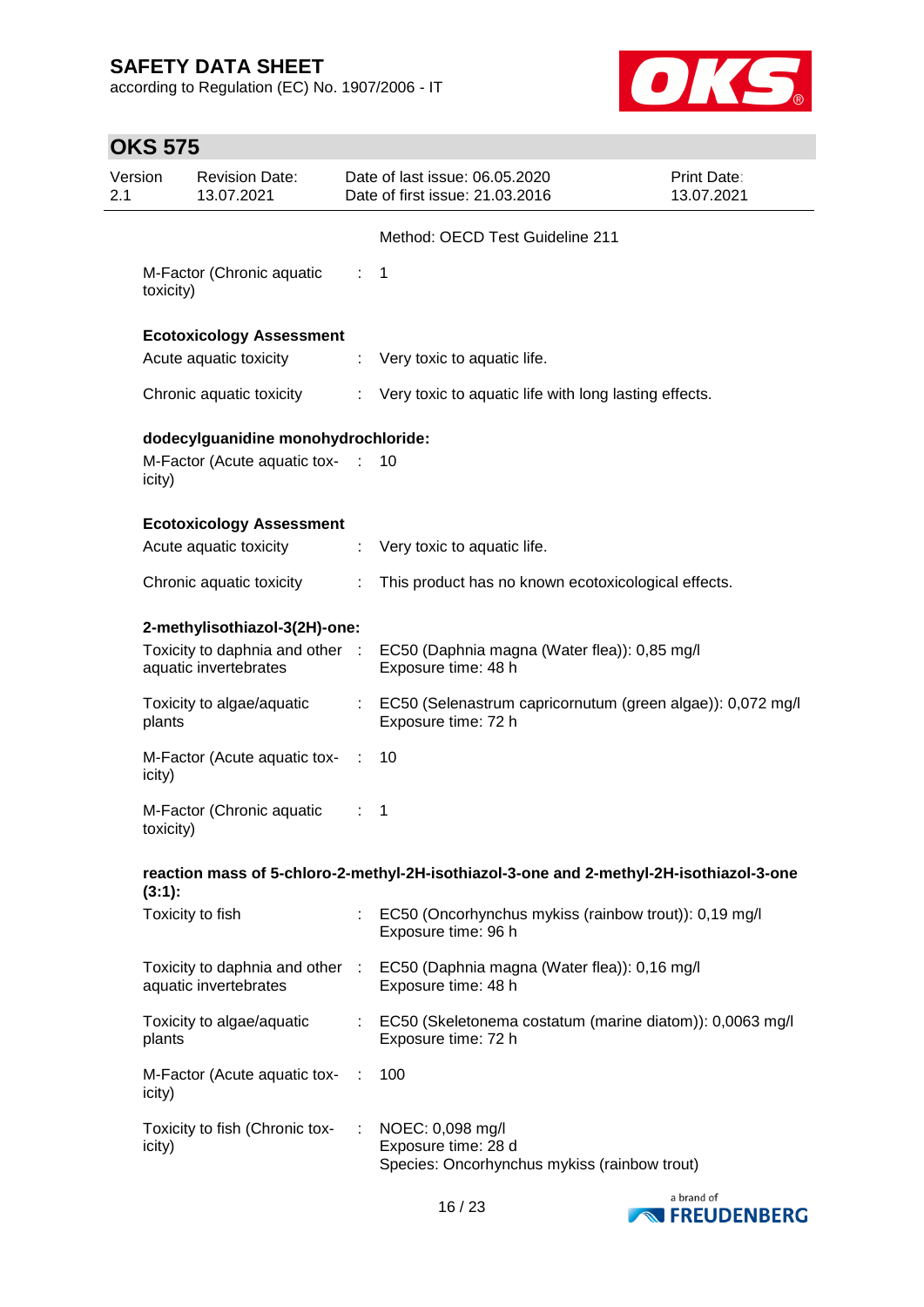according to Regulation (EC) No. 1907/2006 - IT



|                | <b>OKS 575</b> |                                                                |    |                                                                                                                                                                                                                         |                           |
|----------------|----------------|----------------------------------------------------------------|----|-------------------------------------------------------------------------------------------------------------------------------------------------------------------------------------------------------------------------|---------------------------|
| Version<br>2.1 |                | <b>Revision Date:</b><br>13.07.2021                            |    | Date of last issue: 06.05.2020<br>Date of first issue: 21.03.2016                                                                                                                                                       | Print Date:<br>13.07.2021 |
|                |                |                                                                |    | Method: OECD Test Guideline 210                                                                                                                                                                                         |                           |
|                | ic toxicity)   | Toxicity to daphnia and other<br>aquatic invertebrates (Chron- |    | NOEC: 0,004 mg/l<br>Exposure time: 21 d<br>Species: Daphnia magna (Water flea)<br><b>Test Type: Reproduction Test</b><br>Method: OECD Test Guideline 211                                                                |                           |
|                | toxicity)      | M-Factor (Chronic aquatic                                      | ÷. | 100                                                                                                                                                                                                                     |                           |
|                |                | 12.2 Persistence and degradability                             |    |                                                                                                                                                                                                                         |                           |
|                | Product:       |                                                                |    |                                                                                                                                                                                                                         |                           |
|                |                | Biodegradability                                               |    | : Remarks: No data available                                                                                                                                                                                            |                           |
|                | ity            |                                                                |    | Physico-chemical removabil- : Remarks: No data available                                                                                                                                                                |                           |
|                |                | Components:                                                    |    |                                                                                                                                                                                                                         |                           |
|                |                | bronopol (INN):                                                |    |                                                                                                                                                                                                                         |                           |
|                |                | Biodegradability                                               |    | Result: Biodegradable<br>Method: OECD Test Guideline 301B                                                                                                                                                               |                           |
|                |                | 2-methylisothiazol-3(2H)-one:                                  |    |                                                                                                                                                                                                                         |                           |
|                |                | Biodegradability                                               |    | Result: Readily biodegradable.                                                                                                                                                                                          |                           |
|                | (3:1):         |                                                                |    | reaction mass of 5-chloro-2-methyl-2H-isothiazol-3-one and 2-methyl-2H-isothiazol-3-one                                                                                                                                 |                           |
|                |                | Biodegradability                                               |    | Result: Not rapidly biodegradable                                                                                                                                                                                       |                           |
|                |                | 12.3 Bioaccumulative potential                                 |    |                                                                                                                                                                                                                         |                           |
|                | Product:       |                                                                |    |                                                                                                                                                                                                                         |                           |
|                |                | Bioaccumulation                                                |    | Remarks: This mixture contains no substance considered to<br>be persistent, bioaccumulating and toxic (PBT).<br>This mixture contains no substance considered to be very<br>persistent and very bioaccumulating (vPvB). |                           |
|                |                | <b>Components:</b>                                             |    |                                                                                                                                                                                                                         |                           |
|                |                | bronopol (INN):                                                |    |                                                                                                                                                                                                                         |                           |
|                |                | <b>Bioaccumulation</b>                                         |    | Bioconcentration factor (BCF): 3,16                                                                                                                                                                                     |                           |
|                | octanol/water  | Partition coefficient: n-                                      |    | log Pow: 0,22 (20 °C)<br>pH: 5,6 - 6,5<br>Method: OECD Test Guideline 107<br>GLP: yes                                                                                                                                   |                           |

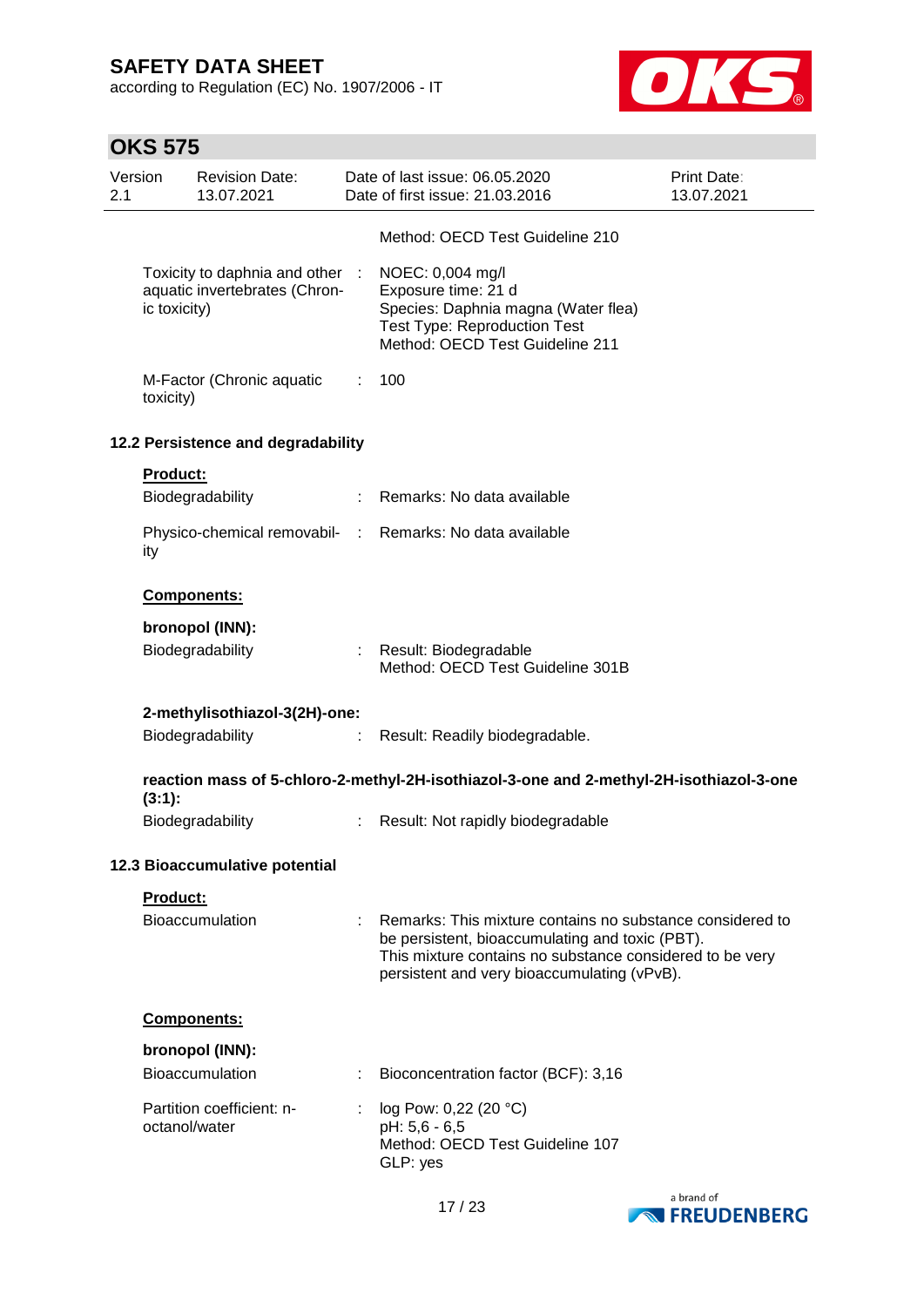according to Regulation (EC) No. 1907/2006 - IT



# **OKS 575**

| Version | Revision Date: | Date of last issue: 06.05.2020  | <b>Print Date:</b> |
|---------|----------------|---------------------------------|--------------------|
| 2.1     | 13.07.2021     | Date of first issue: 21,03,2016 | 13.07.2021         |

### **2-methylisothiazol-3(2H)-one:**

| Partition coefficient: n- | log Pow: -0,486 |
|---------------------------|-----------------|
| octanol/water             |                 |

### **12.4 Mobility in soil**

### **Product:**

| Mobility                                           | Remarks: No data available   |
|----------------------------------------------------|------------------------------|
| Distribution among environ-<br>mental compartments | : Remarks: No data available |

#### **12.5 Results of PBT and vPvB assessment**

#### **Product:**

| Assessment | : This substance/mixture contains no components considered   |
|------------|--------------------------------------------------------------|
|            | to be either persistent, bioaccumulative and toxic (PBT), or |
|            | very persistent and very bioaccumulative (vPvB) at levels of |
|            | $0.1\%$ or higher                                            |

### **12.6 Other adverse effects**

| <b>Product:</b>                        |                                                                                                                                                                                                                                                                             |
|----------------------------------------|-----------------------------------------------------------------------------------------------------------------------------------------------------------------------------------------------------------------------------------------------------------------------------|
| Endocrine disrupting poten-<br>tial    | : The substance/mixture does not contain components consid-<br>ered to have endocrine disrupting properties according to<br>REACH Article 57(f) or Commission Delegated regulation<br>(EU) 2017/2100 or Commission Regulation (EU) 2018/605 at<br>levels of 0.1% or higher. |
| Additional ecological infor-<br>mation | : No information on ecology is available.                                                                                                                                                                                                                                   |

### **SECTION 13: Disposal considerations**

| 13.1 Waste treatment methods |                                                                                                                                                                                                                    |
|------------------------------|--------------------------------------------------------------------------------------------------------------------------------------------------------------------------------------------------------------------|
| Product                      | The product should not be allowed to enter drains, water<br>courses or the soil.<br>Do not dispose of with domestic refuse.<br>Dispose of as hazardous waste in compliance with local and<br>national regulations. |
|                              | Waste codes should be assigned by the user based on the<br>application for which the product was used.                                                                                                             |
| Contaminated packaging       | Packaging that is not properly emptied must be disposed of as<br>the unused product.<br>Dispose of waste product or used containers according to                                                                   |
|                              |                                                                                                                                                                                                                    |

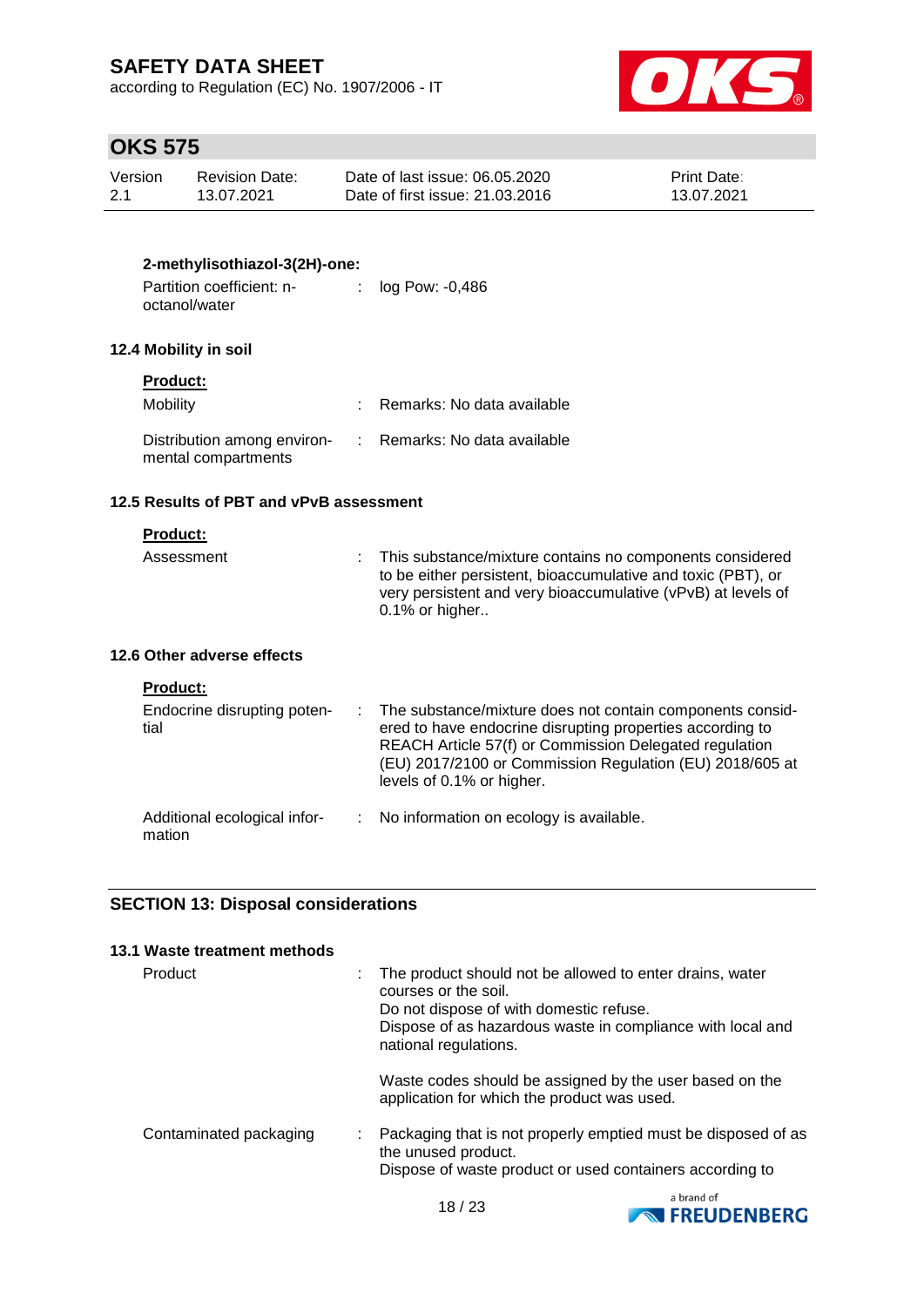according to Regulation (EC) No. 1907/2006 - IT



# **OKS 575**

| Version<br>2.1 | <b>Revision Date:</b><br>13.07.2021 | Date of last issue: 06.05.2020<br>Date of first issue: 21.03.2016                                             | Print Date:<br>13.07.2021                                                                                               |
|----------------|-------------------------------------|---------------------------------------------------------------------------------------------------------------|-------------------------------------------------------------------------------------------------------------------------|
| Waste Code     |                                     | local regulations.<br>The following Waste Codes are only suggestions:                                         |                                                                                                                         |
|                |                                     | used product, unused product                                                                                  | 08 01 19*, aqueous suspensions containing paint or varnish<br>containing organic solvents or other hazardous substances |
|                |                                     | uncleaned packagings<br>15 01 10, packaging containing residues of or contaminated<br>by hazardous substances |                                                                                                                         |

### **SECTION 14: Transport information**

### **14.1 UN number**

| <b>ADN</b>                      | Not regulated as a dangerous good |
|---------------------------------|-----------------------------------|
| <b>ADR</b>                      | Not regulated as a dangerous good |
| <b>RID</b>                      | Not regulated as a dangerous good |
| <b>IMDG</b>                     | Not regulated as a dangerous good |
| <b>IATA</b>                     | Not regulated as a dangerous good |
| 14.2 UN proper shipping name    |                                   |
| <b>ADN</b>                      | Not regulated as a dangerous good |
| <b>ADR</b>                      | Not regulated as a dangerous good |
| <b>RID</b>                      | Not regulated as a dangerous good |
| <b>IMDG</b>                     | Not regulated as a dangerous good |
| <b>IATA</b>                     | Not regulated as a dangerous good |
| 14.3 Transport hazard class(es) |                                   |
| <b>ADN</b>                      | Not regulated as a dangerous good |
| <b>ADR</b>                      | Not regulated as a dangerous good |
| <b>RID</b>                      | Not regulated as a dangerous good |
| <b>IMDG</b>                     | Not regulated as a dangerous good |
| <b>IATA</b>                     | Not regulated as a dangerous good |
| 14.4 Packing group              |                                   |
| <b>ADN</b>                      | Not regulated as a dangerous good |
| <b>ADR</b>                      | Not regulated as a dangerous good |
| <b>RID</b>                      | Not regulated as a dangerous good |
| <b>IMDG</b>                     | Not regulated as a dangerous good |

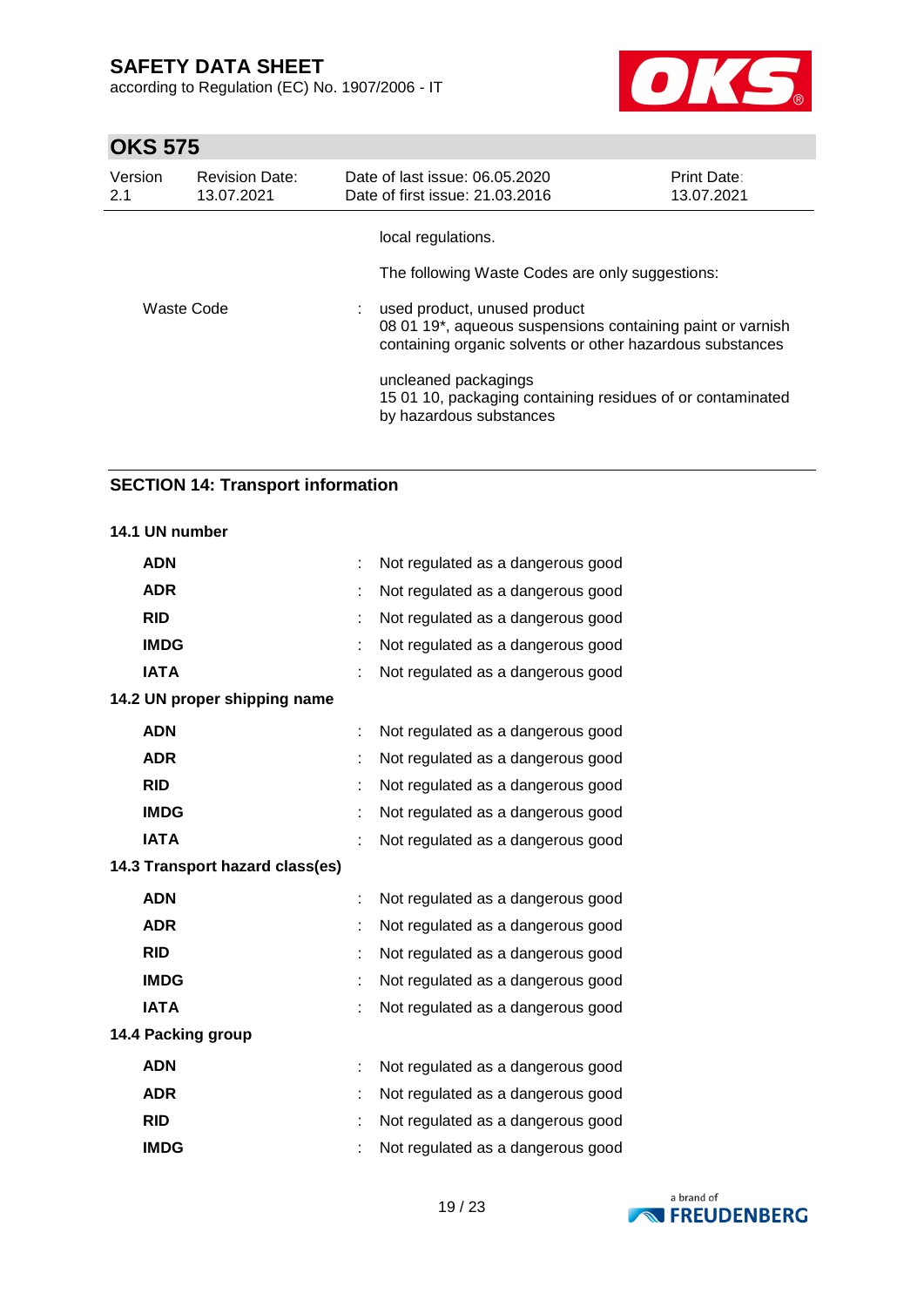according to Regulation (EC) No. 1907/2006 - IT



# **OKS 575**

| Version<br>2.1 |                     | <b>Revision Date:</b><br>13.07.2021                 | Date of last issue: 06.05.2020<br>Date of first issue: 21.03.2016       | Print Date:<br>13.07.2021 |
|----------------|---------------------|-----------------------------------------------------|-------------------------------------------------------------------------|---------------------------|
|                |                     |                                                     |                                                                         |                           |
|                | <b>IATA (Cargo)</b> |                                                     | Not regulated as a dangerous good                                       |                           |
|                |                     | IATA (Passenger)                                    | Not regulated as a dangerous good                                       |                           |
|                |                     | <b>14.5 Environmental hazards</b>                   |                                                                         |                           |
|                | <b>ADN</b>          |                                                     | Not regulated as a dangerous good                                       |                           |
|                | <b>ADR</b>          |                                                     | Not regulated as a dangerous good                                       |                           |
|                | <b>RID</b>          |                                                     | Not regulated as a dangerous good                                       |                           |
|                | <b>IMDG</b>         |                                                     | Not regulated as a dangerous good                                       |                           |
|                |                     | <b>IATA (Passenger)</b>                             | Not regulated as a dangerous good                                       |                           |
|                | <b>IATA (Cargo)</b> |                                                     | Not regulated as a dangerous good                                       |                           |
|                |                     | 14.6 Special precautions for user<br>Not applicable |                                                                         |                           |
|                |                     |                                                     | 14.7 Transport in bulk according to Annex II of Marpol and the IBC Code |                           |
|                | <b>Remarks</b>      |                                                     | Not applicable for product as supplied.                                 |                           |
|                |                     |                                                     |                                                                         |                           |

### **SECTION 15: Regulatory information**

#### **15.1 Safety, health and environmental regulations/legislation specific for the substance or mixture**

| REACH - Candidate List of Substances of Very High<br>Concern for Authorisation (Article 59).                                                         |    | : This product does not contain sub-<br>stances of very high concern (Regu-<br>lation (EC) No 1907/2006 (REACH),<br>Article 57). |
|------------------------------------------------------------------------------------------------------------------------------------------------------|----|----------------------------------------------------------------------------------------------------------------------------------|
| REACH - List of substances subject to authorisation<br>(Annex XIV)                                                                                   |    | Not applicable                                                                                                                   |
| Regulation (EC) No 1005/2009 on substances that de-<br>plete the ozone layer                                                                         | ÷. | Not applicable                                                                                                                   |
| Regulation (EU) 2019/1021 on persistent organic pollu-<br>tants (recast)                                                                             | ÷. | Not applicable                                                                                                                   |
| Regulation (EC) No 649/2012 of the European Parlia-<br>ment and the Council concerning the export and import<br>of dangerous chemicals               |    | : Not applicable                                                                                                                 |
| REACH - Restrictions on the manufacture, placing on<br>the market and use of certain dangerous substances,<br>preparations and articles (Annex XVII) |    | : Conditions of restriction for the fol-<br>lowing entries should be considered:<br>Number on list 3                             |

Seveso III: Directive 2012/18/EU of the European Parliament and of the Council on the control of major-accident hazards involving dangerous substances. Not applicable

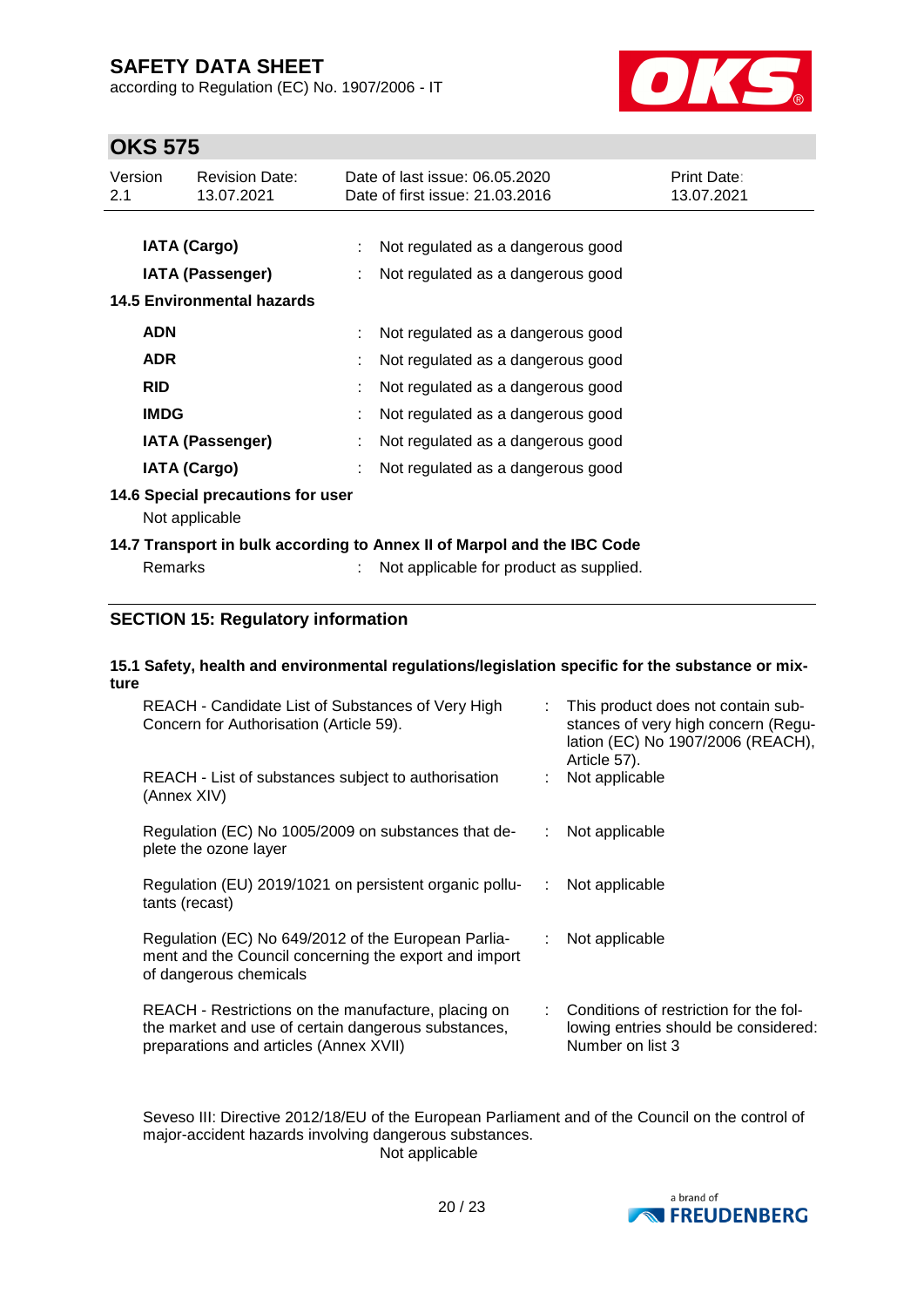according to Regulation (EC) No. 1907/2006 - IT



### **OKS 575**

| Version | <b>Revision Date:</b> | Date of last issue: 06.05.2020  | <b>Print Date:</b> |
|---------|-----------------------|---------------------------------|--------------------|
| 2.1     | 13.07.2021            | Date of first issue: 21.03.2016 | 13.07.2021         |
|         |                       |                                 |                    |

Volatile organic compounds : Directive 2010/75/EU of 24 November 2010 on industrial emissions (integrated pollution prevention and control) Volatile organic compounds (VOC) content: 0,5 %

### **Other regulations:**

Take note of Directive 92/85/EEC regarding maternity protection or stricter national regulations, where applicable.

Take note of Directive 94/33/EC on the protection of young people at work or stricter national regulations, where applicable.

Legislative Decree April 9,2008, 81 (Implementation of Article 1 of the Law of 3 August 2007, n. 123, concerning the protection of health and safety in the workplace.) and subsequent amendments

Legislative Decree April 3, 2006, n.152, (Environmental standards) and subsequent amendments

Legislative Decree February 6, 2009, 21 (Regulations for the execution of the provisions laid down in Regulation (EC) no. 648/2004 on detergents)

#### **15.2 Chemical safety assessment**

This information is not available.

### **SECTION 16: Other information**

#### **Full text of H-Statements**

| H <sub>301</sub>  | Toxic if swallowed.                                   |
|-------------------|-------------------------------------------------------|
| H302              | Harmful if swallowed.                                 |
| H <sub>310</sub>  | Fatal in contact with skin.                           |
| H <sub>3</sub> 11 | Toxic in contact with skin.                           |
| H312              | Harmful in contact with skin.                         |
| H314              | Causes severe skin burns and eye damage.              |
| H <sub>315</sub>  | Causes skin irritation.                               |
| H317              | May cause an allergic skin reaction.                  |
| H318              | Causes serious eye damage.                            |
| H330              | Fatal if inhaled.                                     |
| H <sub>335</sub>  | May cause respiratory irritation.                     |
| H400              | Very toxic to aquatic life.                           |
| H410              | Very toxic to aquatic life with long lasting effects. |

#### **Full text of other abbreviations**

ADN - European Agreement concerning the International Carriage of Dangerous Goods by Inland Waterways; ADR - European Agreement concerning the International Carriage of Dangerous Goods by Road; AIIC - Australian Inventory of Industrial Chemicals; ASTM - American Society for the Testing of Materials; bw - Body weight; CLP - Classification Labelling Packaging Regulation;

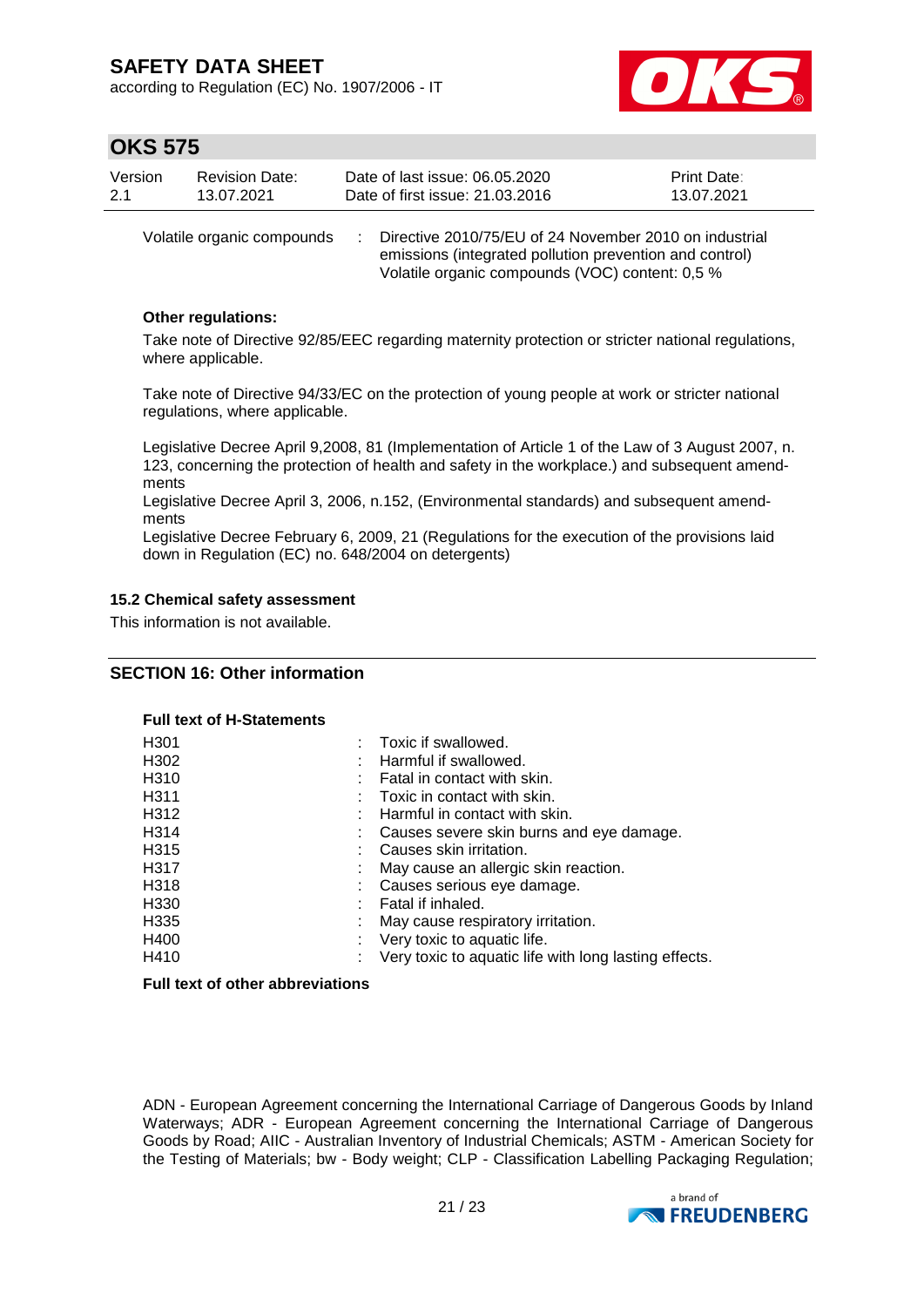according to Regulation (EC) No. 1907/2006 - IT



### **OKS 575**

| Version | <b>Revision Date:</b> | Date of last issue: 06.05.2020  | <b>Print Date:</b> |
|---------|-----------------------|---------------------------------|--------------------|
| 2.1     | 13.07.2021            | Date of first issue: 21.03.2016 | 13.07.2021         |

Regulation (EC) No 1272/2008; CMR - Carcinogen, Mutagen or Reproductive Toxicant; DIN - Standard of the German Institute for Standardisation; DSL - Domestic Substances List (Canada); ECHA - European Chemicals Agency; EC-Number - European Community number; ECx - Concentration associated with x% response; ELx - Loading rate associated with x% response; EmS - Emergency Schedule; ENCS - Existing and New Chemical Substances (Japan); ErCx - Concentration associated with x% growth rate response; GHS - Globally Harmonized System; GLP - Good Laboratory Practice; IARC - International Agency for Research on Cancer; IATA - International Air Transport Association; IBC - International Code for the Construction and Equipment of Ships carrying Dangerous Chemicals in Bulk; IC50 - Half maximal inhibitory concentration; ICAO - International Civil Aviation Organization; IECSC - Inventory of Existing Chemical Substances in China; IMDG - International Maritime Dangerous Goods; IMO - International Maritime Organization; ISHL - Industrial Safety and Health Law (Japan); ISO - International Organisation for Standardization; KECI - Korea Existing Chemicals Inventory; LC50 - Lethal Concentration to 50 % of a test population; LD50 - Lethal Dose to 50% of a test population (Median Lethal Dose); MARPOL - International Convention for the Prevention of Pollution from Ships; n.o.s. - Not Otherwise Specified; NO(A)EC - No Observed (Adverse) Effect Concentration; NO(A)EL - No Observed (Adverse) Effect Level; NOELR - No Observable Effect Loading Rate; NZIoC - New Zealand Inventory of Chemicals; OECD - Organization for Economic Co-operation and Development; OPPTS - Office of Chemical Safety and Pollution Prevention; PBT - Persistent, Bioaccumulative and Toxic substance; PICCS - Philippines Inventory of Chemicals and Chemical Substances; (Q)SAR - (Quantitative) Structure Activity Relationship; REACH - Regulation (EC) No 1907/2006 of the European Parliament and of the Council concerning the Registration, Evaluation, Authorisation and Restriction of Chemicals; RID - Regulations concerning the International Carriage of Dangerous Goods by Rail; SADT - Self-Accelerating Decomposition Temperature; SDS - Safety Data Sheet; SVHC - Substance of Very High Concern; TCSI - Taiwan Chemical Substance Inventory; TRGS - Technical Rule for Hazardous Substances; TSCA - Toxic Substances Control Act (United States); UN - United Nations; vPvB - Very Persistent and Very Bioaccumulative

# **Further information**

**Classification of the mixture: Classification procedure:**

Skin Sens. 1 **H317** H317 Calculation method

This safety data sheet applies only to products as originally packed and labelled. The information contained therein may not be reproduced or modified without our express written permission. Any forwarding of this document is only permitted to the extent required by law. Any further, in particular public, dissemination of the safety data sheet (e.g. as a document for download from the Internet) is not permitted without our express written consent. We provide our customers with amended safety data sheets as prescribed by law. The customer is responsible for passing on safety data sheets and any amendments contained therein to its own customers, employees and other users of the product. We provide no guarantee that safety data sheets received by users from third parties are up-to-date. All information and instructions in this safety data sheet have been compiled to the best of our knowledge and are based on the information available to us on the day of publication. The information provided is intended to describe the product in relation to the required safety measures; it is neither an assurance of characteristics nor a guarantee of the product's suitability for particular applications and does not justify any contractual legal relationship. The existence of a safety data sheet for a particular jurisdiction does not necessarily mean that import or use within that jurisdiction is legally permitted. If you have any questions, please contact your responsible sales contact or authorized trading partner.